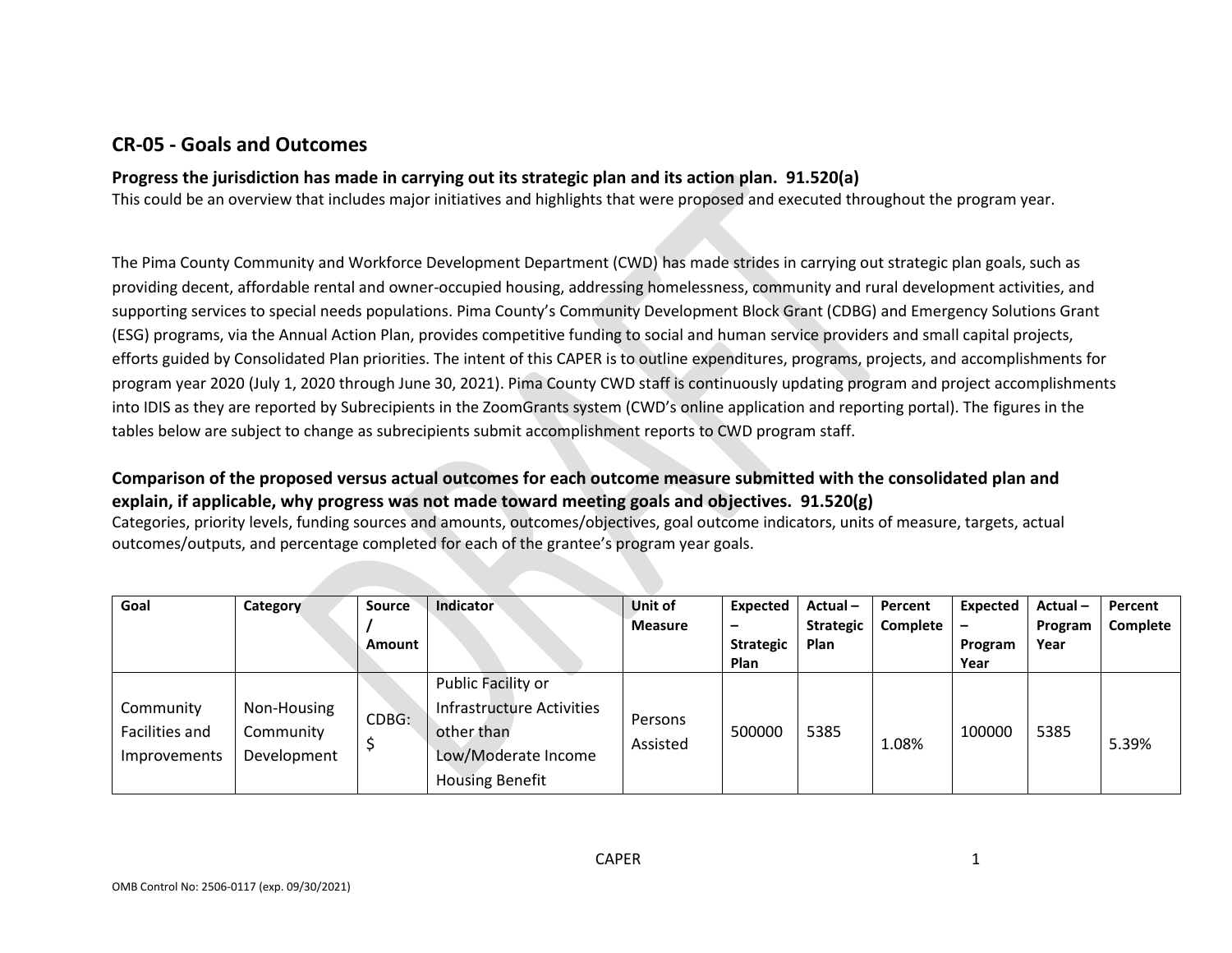| Community<br><b>Facilities and</b><br>Improvements | Non-Housing<br>Community<br>Development | CDBG:<br>\$ | Public Facility or<br><b>Infrastructure Activities</b><br>for Low/Moderate<br>Income Housing Benefit | Households<br>Assisted        | 200 | 0           | 0.00%  | 40             | 0   | 0.00%   |
|----------------------------------------------------|-----------------------------------------|-------------|------------------------------------------------------------------------------------------------------|-------------------------------|-----|-------------|--------|----------------|-----|---------|
| Community<br><b>Facilities and</b><br>Improvements | Non-Housing<br>Community<br>Development | CDBG:<br>\$ | Overnight/Emergency<br>Shelter/Transitional<br>Housing Beds added                                    | <b>Beds</b>                   | 10  | $\pmb{0}$   | 0.00%  |                |     |         |
| Community<br><b>Facilities and</b><br>Improvements | Non-Housing<br>Community<br>Development | CDBG:<br>\$ | <b>Buildings Demolished</b>                                                                          | <b>Buildings</b>              | 10  | $\mathbf 0$ | 0.00%  | $\overline{2}$ | 0   | 0.00%   |
| Community<br>Facilities and<br>Improvements        | Non-Housing<br>Community<br>Development | CDBG:<br>\$ | <b>Housing Code</b><br>Enforcement/Foreclosed<br><b>Property Care</b>                                | Household<br>Housing<br>Unit  | 100 | 0           | 0.00%  | 20             | 0   | 0.00%   |
| Decent<br>Affordable<br>Homeowner<br>Housing       | Affordable<br>Housing                   | CDBG:<br>\$ | <b>Homeowner Housing</b><br>Rehabilitated                                                            | Household<br>Housing<br>Unit  | 450 | 137         | 30.44% | 90             | 137 | 152.22% |
| Economic<br>Development                            | Non-Housing<br>Community<br>Development | CDBG:<br>\$ | Jobs created/retained                                                                                | Jobs                          | 50  | 0           | 0.00%  |                |     |         |
| Economic<br>Development                            | Non-Housing<br>Community<br>Development | CDBG:<br>\$ | <b>Businesses assisted</b>                                                                           | <b>Businesses</b><br>Assisted | 10  | 0           | 0.00%  |                |     |         |
| Prevent and<br>Reduce<br>Homelessness              | Homeless                                | $ESG:$ \$   | <b>Public service activities</b><br>other than<br>Low/Moderate Income<br><b>Housing Benefit</b>      | Persons<br>Assisted           | 400 | 0           | 0.00%  | 80             | 0   | 0.00%   |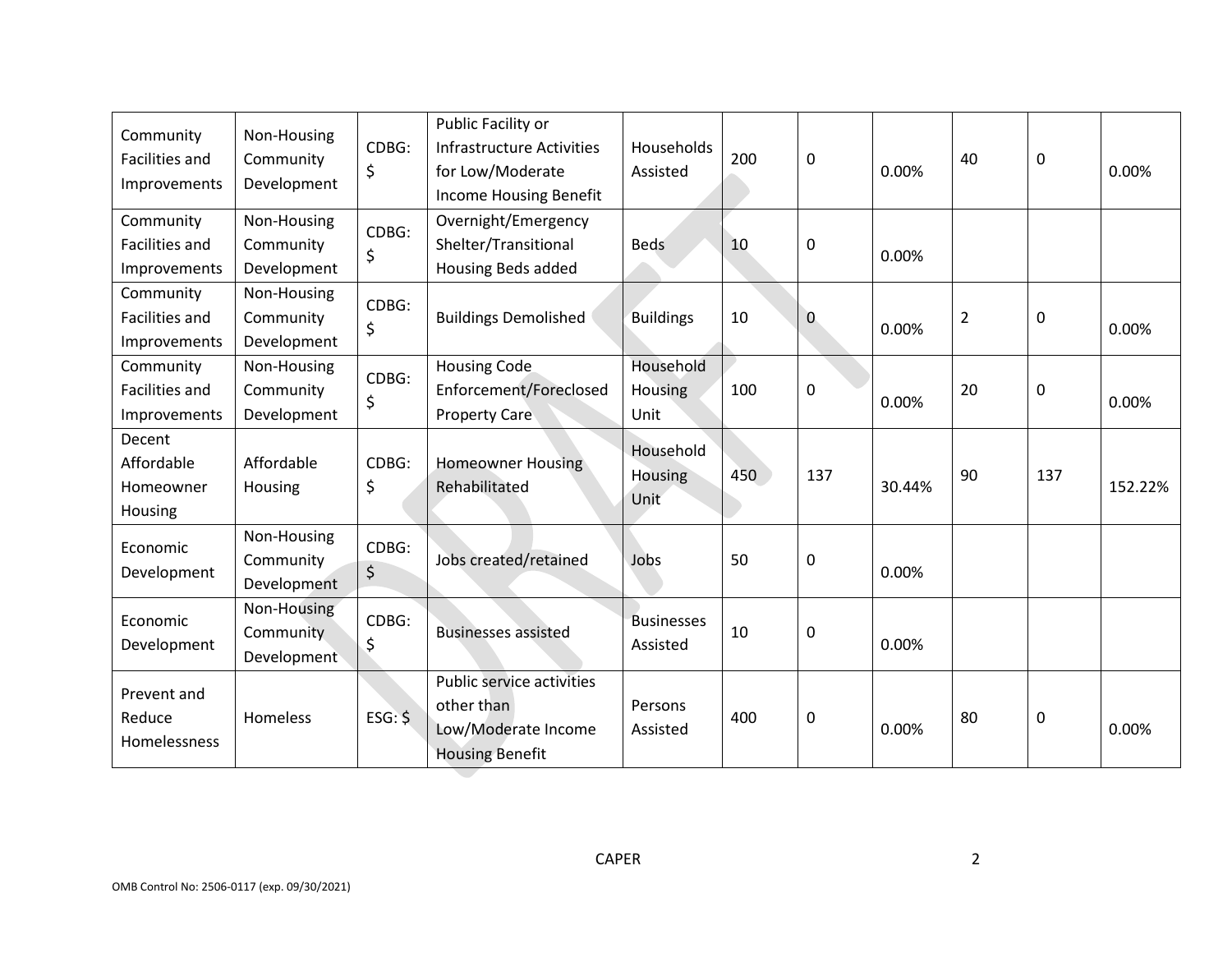| Prevent and<br>Reduce<br>Homelessness        | Homeless                                | $ESG:$ \$   | Tenant-based rental<br>assistance / Rapid<br>Rehousing                                   | Households<br>Assisted | 40     | 0            | 0.00%  | 8           | 0     | 0.00%   |
|----------------------------------------------|-----------------------------------------|-------------|------------------------------------------------------------------------------------------|------------------------|--------|--------------|--------|-------------|-------|---------|
| Prevent and<br>Reduce<br><b>Homelessness</b> | Homeless                                | ESG: \$     | <b>Homeless Person</b><br>Overnight Shelter                                              | Persons<br>Assisted    | 1000   | 0            | 0.00%  | 200         | 0     | 0.00%   |
| Prevent and<br>Reduce<br>Homelessness        | Homeless                                | ESG: \$     | Homelessness<br>Prevention                                                               | Persons<br>Assisted    | 200    | $\mathbf{0}$ | 0.00%  | 40          | 0     | 0.00%   |
| Prevent and<br>Reduce<br>Homelessness        | Homeless                                | $ESG:$ \$   | Other                                                                                    | Other                  | 5      | 0            | 0.00%  |             |       |         |
| Program<br>Administration                    | Program<br>Administration               | CDBG:<br>\$ | Other                                                                                    | Other                  | 5      | 0            | 0.00%  | $\mathbf 1$ | 0     | 0.00%   |
| <b>Public Services</b>                       | Non-Housing<br>Community<br>Development | CDBG:<br>\$ | Public service activities<br>other than<br>Low/Moderate Income<br><b>Housing Benefit</b> | Persons.<br>Assisted   | 100000 | 20591        | 20.59% | 20000       | 20591 | 102.96% |

**Table 1 - Accomplishments – Program Year & Strategic Plan to Date**

# **Assess how the jurisdiction's use of funds, particularly CDBG, addresses the priorities and specific objectives identified in the plan, giving special attention to the highest priority activities identified.**

CWD provided services to low- and moderate-income communities throughout unincorporated Pima County towards needs prioritized in theannual Citizen Participation Plan. In addition, through Urban County Cooperative Agreements, CWD serves residents of the City of South Tucson, the Town of Marana, the Town of Oro Valley, and the Town of Sahuarita. In FY 20-21, Pima County staff worked with local agencies and community groups to implement the goals of both the Annual Action Plan and the 2020-2024 Consolidated Plan. Pima County's primary CDBG-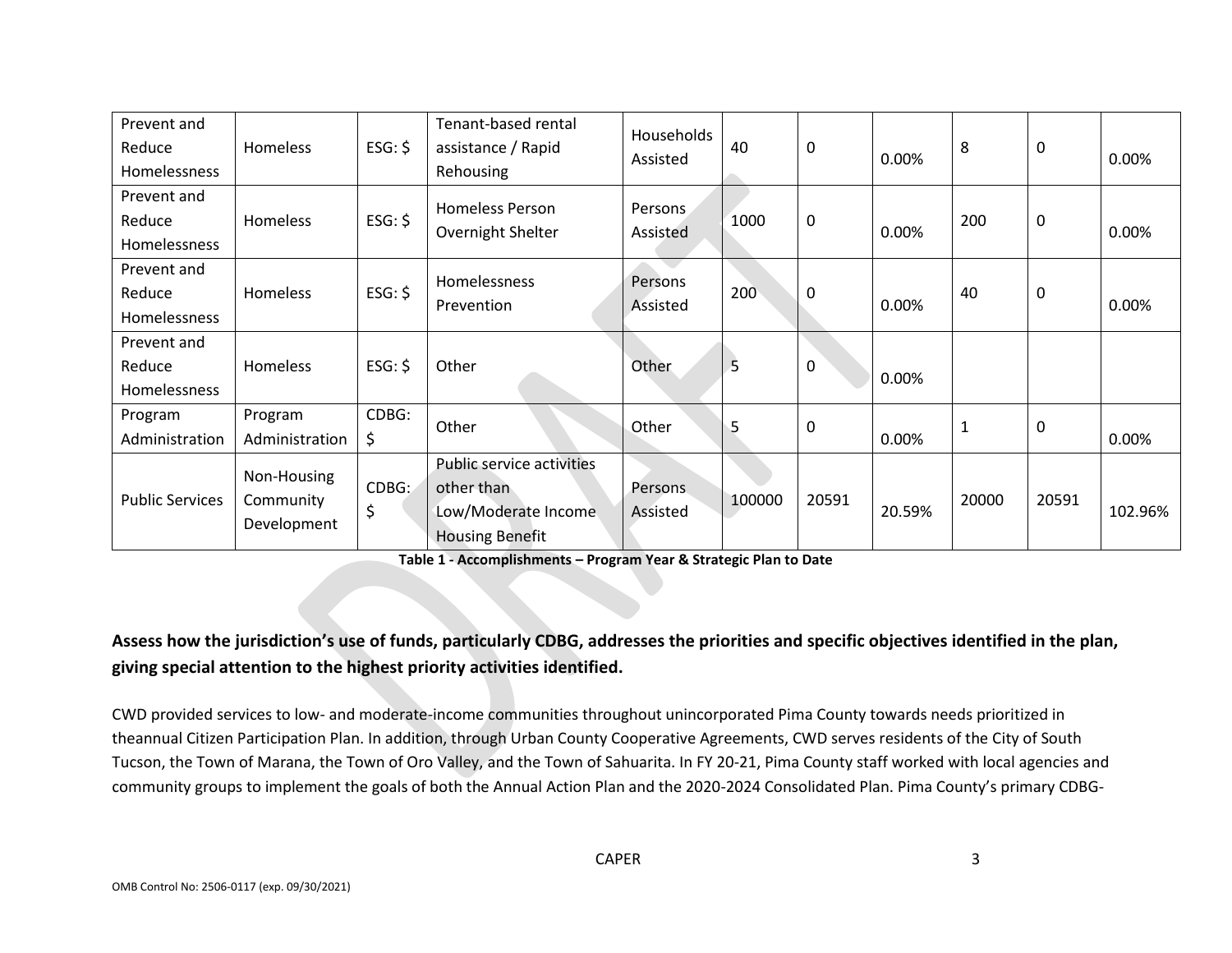funded activity is Housing Rehabilitation followed by Public Service, Infrastructure, and Community Public Facilities.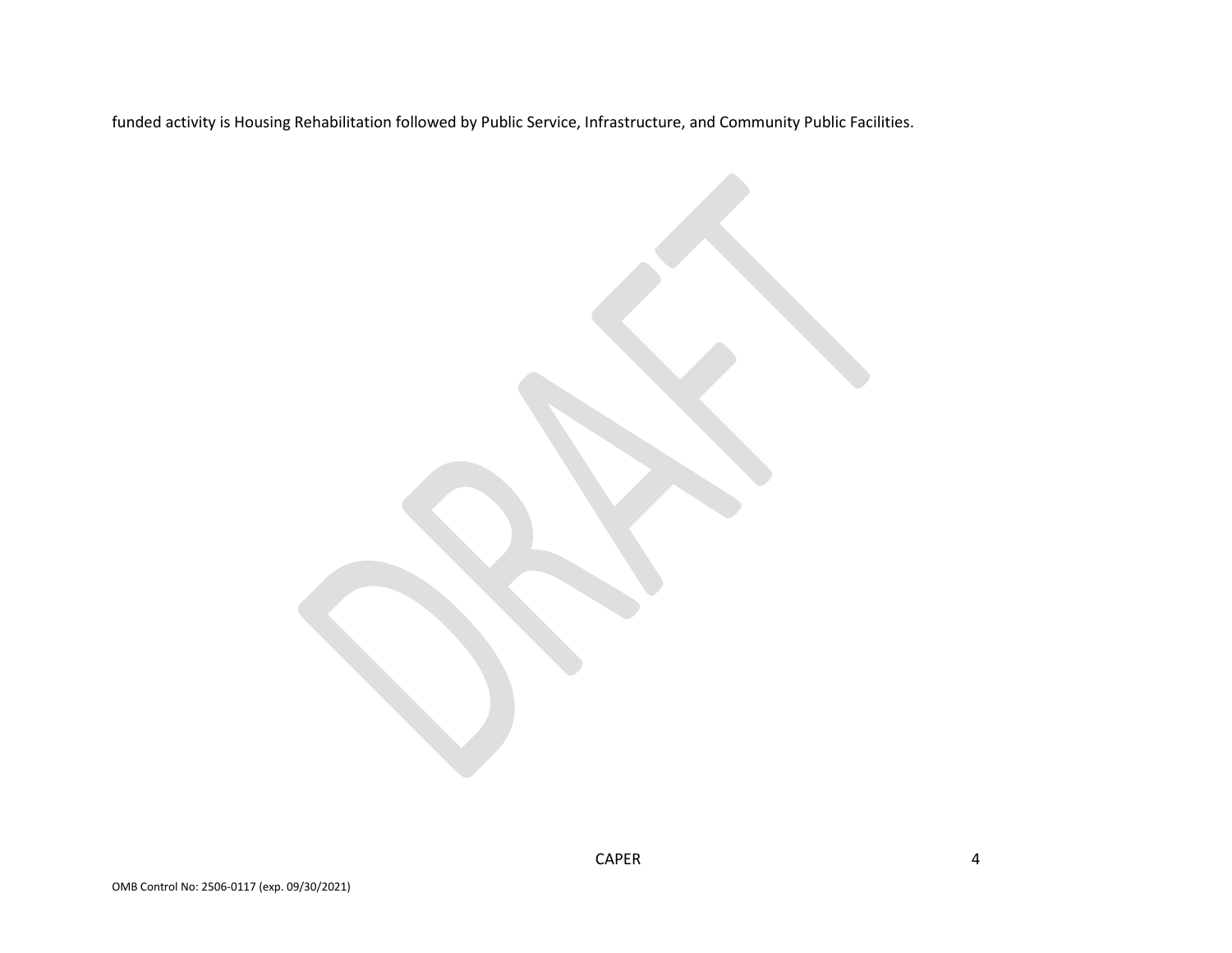# **CR-10 - Racial and Ethnic composition of families assisted**

**Describe the families assisted (including the racial and ethnic status of families assisted). 91.520(a)** 

|                                           | <b>CDBG</b> | <b>ESG</b> |
|-------------------------------------------|-------------|------------|
| White                                     | 420         | 115        |
| <b>Black or African American</b>          | 47          | 15         |
| Asian                                     | 0           |            |
| American Indian or American Native        | 37          |            |
| Native Hawaiian or Other Pacific Islander | 0           |            |
| <b>Total</b>                              | 504         | 140        |
| Hispanic                                  | 379         | 81         |
| Not Hispanic                              | 125         | 69         |

**Table 2 – Table of assistance to racial and ethnic populations by source of funds**

### **Narrative**

For CDBG, the data for the above referenced table was auto-populated when Pima County initiated the CAPER in IDIS. The County believes this data correlates to accomplishments entered in IDIS for nonhousing LMC activities including Public Service and non-LMA public facilities and infrastructure activities. Additionally, of the over 500 families assisted,(primarily White and Hispanic), PR 23 CDBG Summary of Accomplishment reports generated for Program Year 2020 indicates 504 households assisted with Housing activities. Of these households, approximately 75%, or 379 households, identified as Hispanic.

For ESG, unlike CDBG data auto-populated from the CAPER and from Micro Strategy reports (PR-23), the ESG data is imported directly from SAGE- Q12a accounting for total clients (not by family).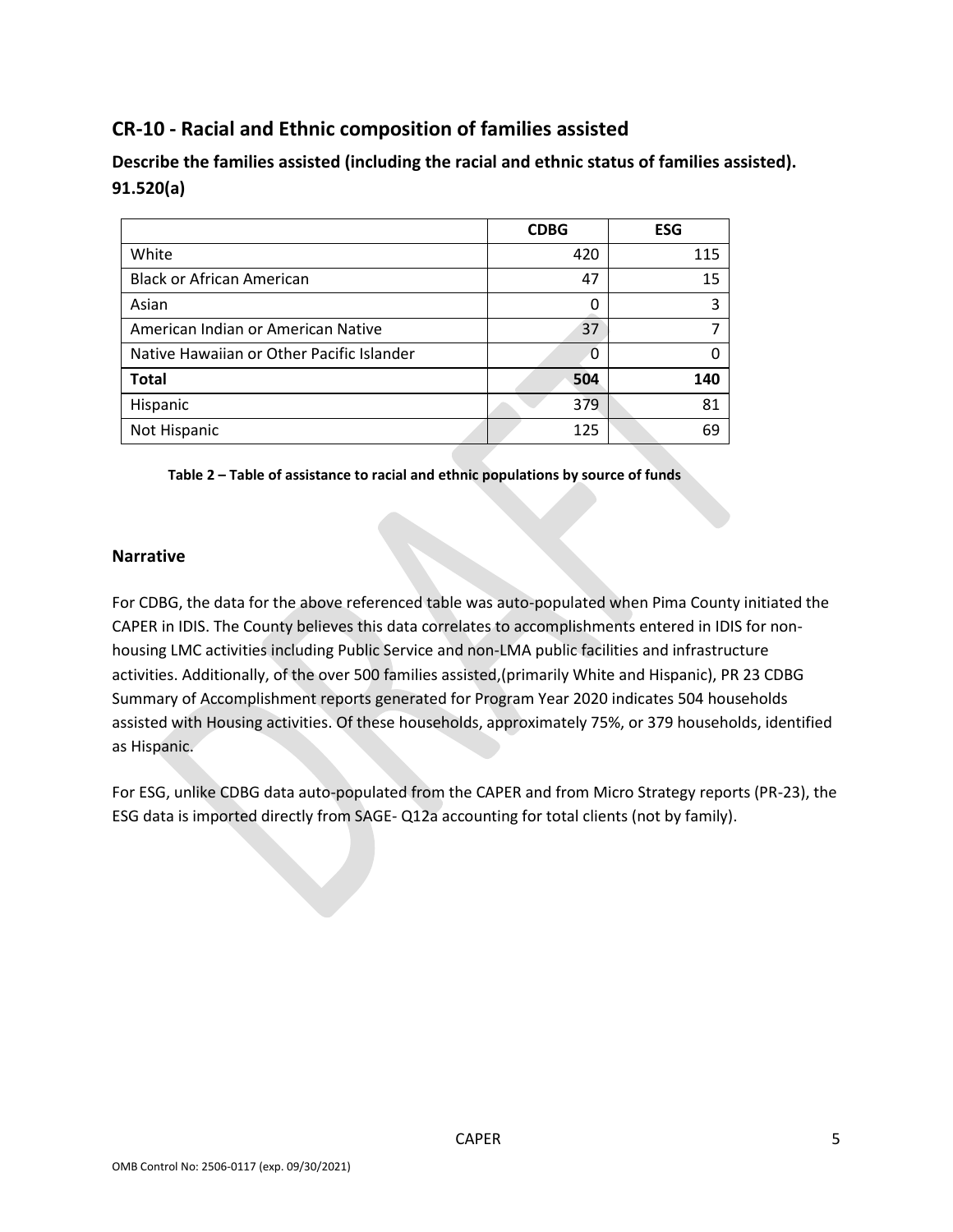# **CR-15 - Resources and Investments 91.520(a)**

| <b>Source of Funds</b> | <b>Source</b>    | <b>Resources Made</b><br>Available | <b>Amount Expended</b><br><b>During Program Year</b> |
|------------------------|------------------|------------------------------------|------------------------------------------------------|
| <b>CDBG</b>            | public - federal | 2,971,153                          |                                                      |
| ESG                    | public - federal | 258,818                            |                                                      |

#### **Identify the resources made available**

**Table 3 - Resources Made Available**

### **Narrative**

CWD funds numerous subrecipients, primarily nonprofit organizations, government entities, schools, and fire districts. Organizations and activities funded with CDBG and ESG are selected annually through a competitive Community Planning Application process guided by Pima County's Citizen Participation Plan. ESG and CDBG home repair, public services and fair housing funds are awarded one-year contracts to provide services as outlined in their applications. Any unspent funds are recaptured and made available to either performing agencies within the same program year, or identified and made available as carry-over "prior-year resources" in the upcoming Annual Action Plan. For eligible community public facility and infrastructure activities, which have unique and varying timelines, CDBG typically serves as gap funding and contract start dates vary as agencies secure other resources and projects reach a start point. Consequently, subrecipient contracts for CDBG public facilities and infrastructure activities start at various times and may extend over several years. Pima County adheres to HUD Remediation Plan policies to ensure construction projects are completed timely.

The City of Tucson is the participating jurisdiction and lead agency for HOME Consortium funds, which are made available via an open and continuous application process for new projects.

| <b>Target Area</b>               | Planned<br>Percentage of<br><b>Allocation</b> | <b>Actual Percentage</b><br>of Allocation | <b>Narrative</b><br><b>Description</b> |
|----------------------------------|-----------------------------------------------|-------------------------------------------|----------------------------------------|
| 2020 Ajo CDTA                    | 5                                             |                                           |                                        |
| 2020 Amado/Arivaca Junction CDTA | 5                                             |                                           |                                        |
| 2020 Arivaca CDTA                | 5                                             |                                           |                                        |
| 2020 Avra Valley CDTA            | 5                                             |                                           |                                        |
| 2020 Cardinal/Valencia CDTA      | 5                                             |                                           |                                        |
| 2020 Catalina CDTA               | 5                                             |                                           |                                        |
| 2020 City of South Tucson CDTA   |                                               |                                           |                                        |
| (Future NRSA)                    | 5                                             |                                           |                                        |
| 2020 Continental CDTA            | 5                                             |                                           |                                        |
| 2020 Drexel Heights CDTA         | 5                                             |                                           |                                        |
| 2020 Kinney/Bopp CDTA            | 5                                             |                                           |                                        |

### **Identify the geographic distribution and location of investments**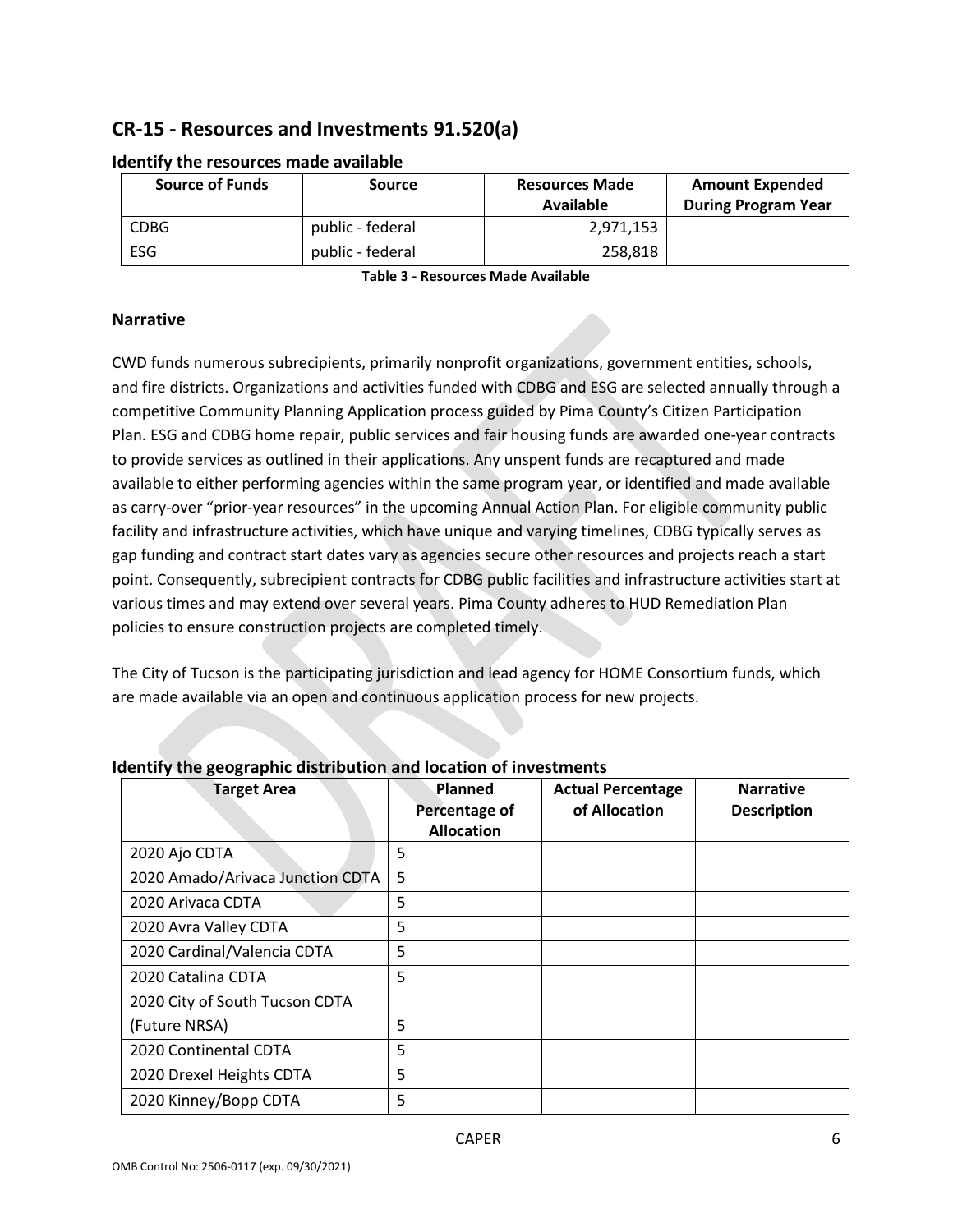| 2020 Kleindale CDTA    |  |  |
|------------------------|--|--|
| 2020 Rillito CDTA      |  |  |
| 2020 Sandario CDTA     |  |  |
| 2020 Three Points CDTA |  |  |
| 2020 Town of Marana    |  |  |

**Table 4 – Identify the geographic distribution and location of investments**

## **Narrative**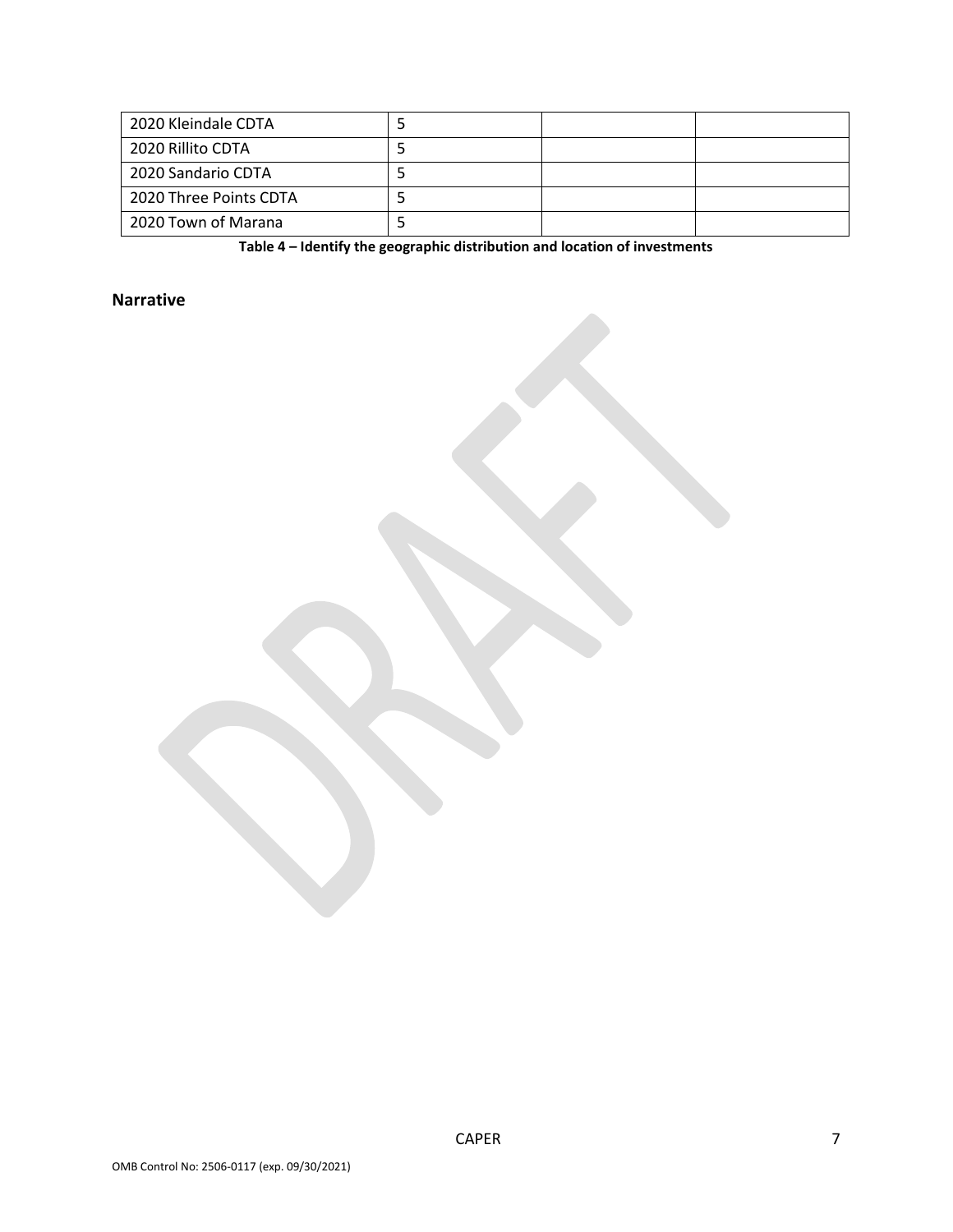### **Leveraging**

**Explain how federal funds leveraged additional resources (private, state and local funds), including a description of how matching requirements were satisfied, as well as how any publicly owned land or property located within the jurisdiction that were used to address the needs identified in the plan.**

Pima County programs approximately \$8 million in local, state, and other federal funds to leverage HUD CDBG and ESG entitlement activities. Local resources include nearly \$4 million in general funds to support Pima County's Outside Agency (OA) program, supporting nearly 80 local nonprofits to conduct public service activities. State funds include weatherization resources totaling just under \$250,000, directly supporting CDBG-funded housing and home repair activities. Federal funds that directly leverage CDBG activities include competitive HUD grants such as HOWPA-C and resources from other agencies such as FEMA Emergency Food and Shelter Program grants and EPA Brownfields funds. Pima County ESG is required to support 100% match for the \$258,818 overall award amount. Matching funds consisted of other federal funds, state and local government funds, private funds or donations, and volunteer hours.

Finally, Pima County affordable housing programs leverage approximately \$27.6 million in local, state, federal, and private sources. Developers of affordable housing utilize private mortgage financing combined with Low Income Housing Tax Credits (LIHTC) as well as other gap funding and owner equity. HOME Downpayment Assistance Grants are leveraged by private mortgage loans and other privately funded down payment assistance grants like the Federal Home Loan Bank Workforce Initiative Subsidy for Homeownership (WISH) grants. While no LIHTC projects were completed in FY 20-21, one LIHTC project was started during the past fiscal year and when completed later this year, will be leveraging about \$3 million in LIHTC equity and over \$5 million in State and private gap funding.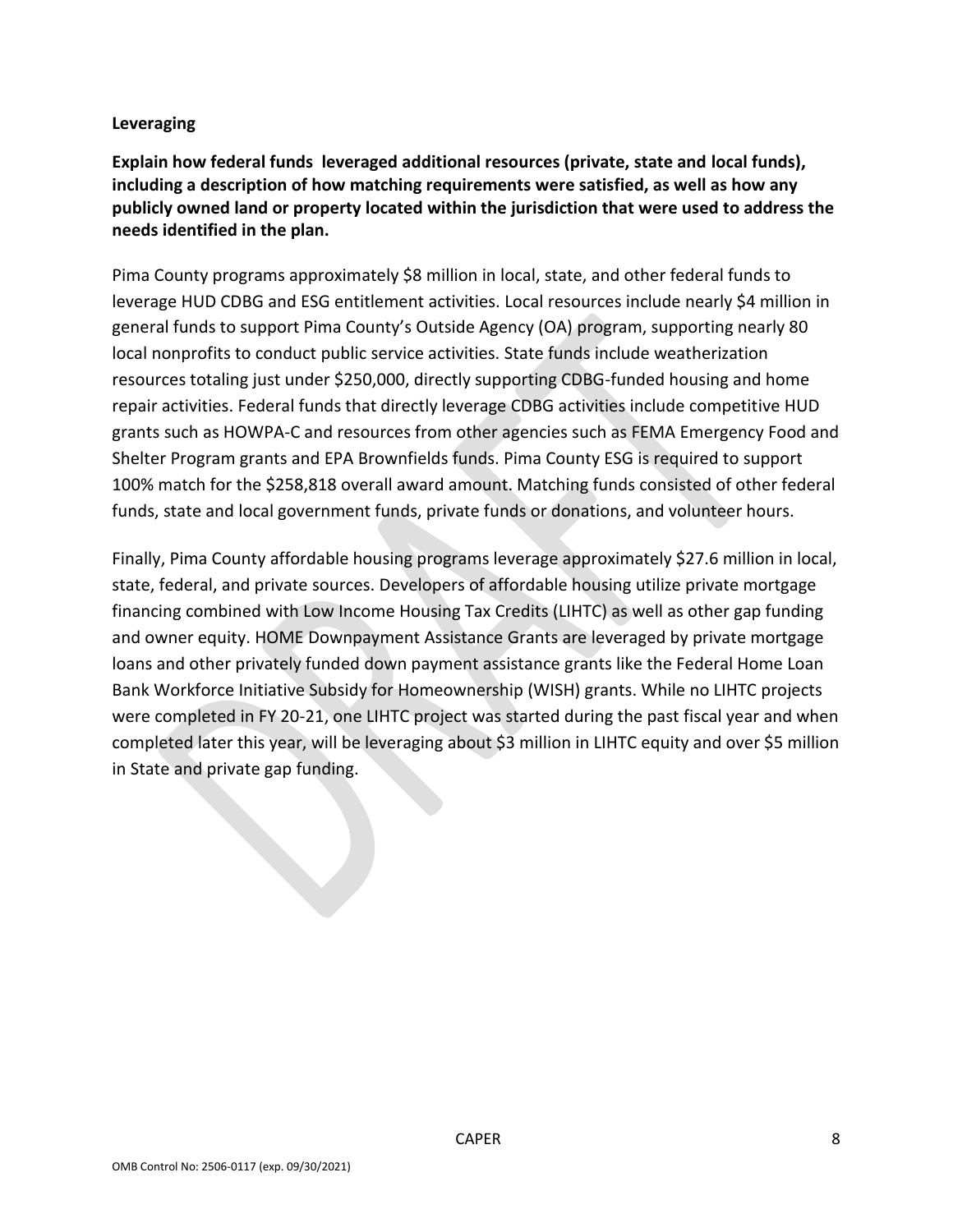# **CR-20 - Affordable Housing 91.520(b)**

**Evaluation of the jurisdiction's progress in providing affordable housing, including the number and types of families served, the number of extremely low-income, low-income, moderate-income, and middle-income persons served.**

|                                          | <b>One-Year Goal</b> | Actual |
|------------------------------------------|----------------------|--------|
| Number of Homeless households to be      |                      |        |
| provided affordable housing units        |                      |        |
| Number of Non-Homeless households to be  |                      |        |
| provided affordable housing units        | 0                    |        |
| Number of Special-Needs households to be |                      |        |
| provided affordable housing units        | 0                    |        |
| <b>Total</b>                             | 0                    |        |

**Table 5 – Number of Households**

|                                        | <b>One-Year Goal</b> | Actual       |
|----------------------------------------|----------------------|--------------|
| Number of households supported through |                      |              |
| <b>Rental Assistance</b>               | O                    |              |
| Number of households supported through |                      |              |
| The Production of New Units            | 0                    |              |
| Number of households supported through |                      |              |
| <b>Rehab of Existing Units</b>         | 90                   | 137          |
| Number of households supported through |                      |              |
| <b>Acquisition of Existing Units</b>   | 0                    |              |
| <b>Total</b>                           | 90                   | $13^{\circ}$ |

**Table 6 – Number of Households Supported**

### **Discuss the difference between goals and outcomes and problems encountered in meeting these goals.**

Pima County primarily utilizes HOME funds and other non-CDBG resources to conduct and complete affordable housing activities. The City of Tucson is the participating jurisdiction (PJ) and lead agency for HOME funds with Pima County's associated affordable housing goals and outcomes incorporated into the City of Tucson Consolidated Annual Performance and Evaluation Report (CAPER).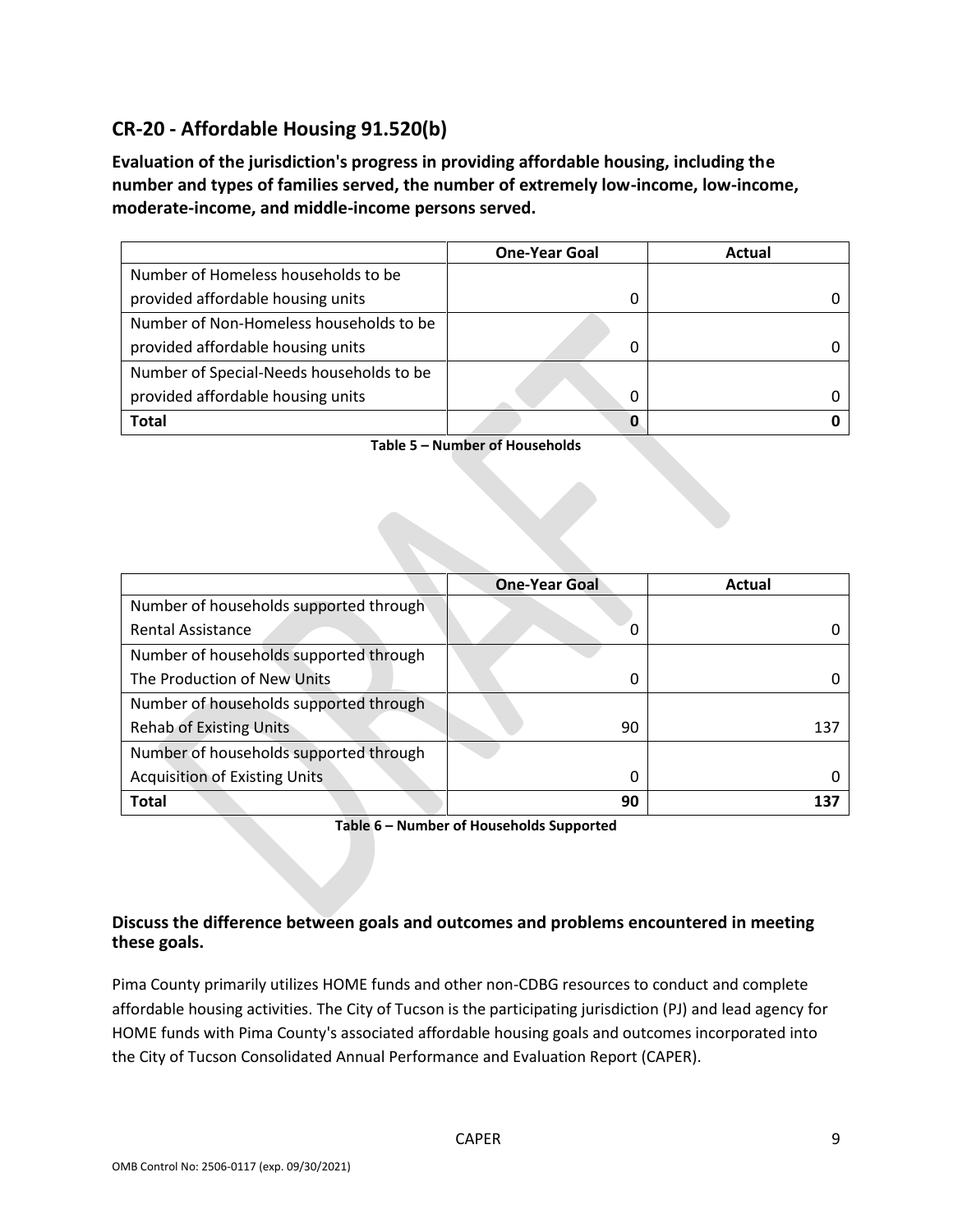The affordable housing numbers incorporated in these tables include housing goals as identified in Pima County's Consolidated Plan with "actuals" completed with other non-CDBG funds including ESG, HOPWA-C, HOME (as reported to the City of Tucson) and local resources.

As such, affordable housing goals and outcomes reflected in this section may seem low since the CAPER and IDIS is only capturing CDBG, and possibly ESG, accomplishments and activities. Pima County primarily utilizes CDBG for Home Repair, Public Service, Public Facilities, and Infrastructure projects. CDBG had not been prioritized in Pima County's Consolidated Plan for Tenant-Based Rental Assistance (TBRA), acquisition, or rehabilitation of existing units, as reflected in the above tables.

### **Discuss how these outcomes will impact future annual action plans.**

Pima County will continue to prioritize and provide CDBG affordable housing opportunities through the rehabilitation of owner-occupied housing units.

#### **Include the number of extremely low-income, low-income, and moderate-income persons served by each activity where information on income by family size is required to determine the eligibility of the activity.**

| Number of Households Served | <b>CDBG Actual</b> | <b>HOME Actual</b> |
|-----------------------------|--------------------|--------------------|
| <b>Extremely Low-income</b> |                    |                    |
| Low-income                  | 39                 |                    |
| Moderate-income             | 26                 |                    |
| Total                       | 137                |                    |

**Table 7 – Number of Households Served**

## **Narrative Information**

Pima County directs primarily HOME and non-CDBG resources toward affordable housing needs as verified by IDIS PR 23 and PR 83 reports. Pima County's main CDBG affordable housing priority is owneroccupied home rehabilitation both at the subrecipient level and through CWD's Home Repair division. In total, 137 households received home repair assistance ranging from emergency home repair and accessibility improvements to more extensive home rehabilitation.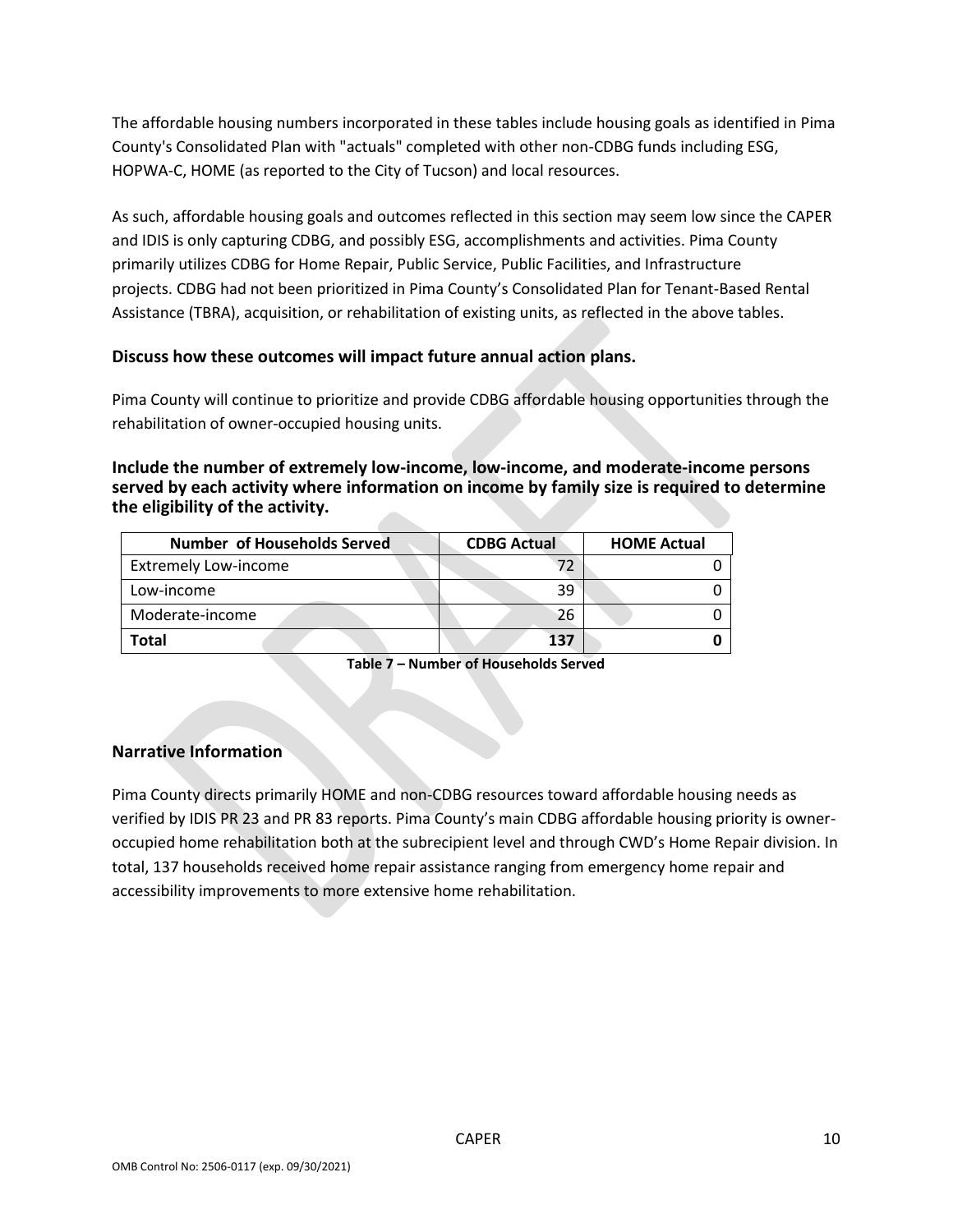# **CR-25 - Homeless and Other Special Needs 91.220(d, e); 91.320(d, e); 91.520(c)**

**Evaluate the jurisdiction's progress in meeting its specific objectives for reducing and ending homelessness through:**

# **Reaching out to homeless persons (especially unsheltered persons) and assessing their individual needs**

The local Continuum of Care program, Tucson Pima Collaboration to End Homelessness (TPCH), updated its strategic plan in FY 20-21, with continued focus on engaging community leaders, locating additional housing providers, focusing resources and efforts on the most vulnerable populations, securing funding, and implementing strategies to address and end chronic. Pima County and the City of Tucson have a shared agreement to leverage HUD Continuum of Care (CoC) funding to increase supportive services to rural areas of the county. Housing assessment, resource navigation, and case management will be provided toward efficiently addressing households in crisis, broader housing issues, and homelessness. This effort compliments the existing work of two agencies providing emergency homeless prevention services in rural areas, such as Green Valley and Marana, where access to shelters or other housing support remains difficult or simply does not yet exist.

Since the onset of the COVID-19 public health crisis, the local community embraced remote or virtual outreach for at-risk and homeless households as a means to prevent, prepare for, and respond to COVID-19. This increased the ability to immediately engage households in resolving their housing crisis from wherever they were, without the additional burden of often costly or lengthy travel. Pima County coordinated programming to support the community shelter system and to enhance street outreach services, as well as provide referral support for temporary shelter and hotel voucher programs.

In the Fall of 2020, the local Continuum of Care requested and received permission from HUD to waive the in-person, street count portion of the annual Point-In-Time (PIT) count for January 2021. Instead, Coordinated Entry data from 2018 to 2020 was collected, analyzed and later presented to community stakeholders and agencies in August 2021 by the University of Arizona College of Social & Behavioral Sciences Southwest Institute for Research on Women (SIROW), a study contracted by the City of Tucson. The study estimated the number of individuals experiencing street homelessness in Pima County at 854. The data also shows that from 2018 to 2020 there has been an overall decrease of 15%(from 6705 in 2018 to 5732 in 2020) in assessments collected in the community's Coordinated Entry system, and a 4% decrease in the PIT (1380 in January 2018 to 1324 in January 2020 (SIROW, "*People Experiencing Homelessness in the Tucson/Pima County Continuum of Care: A Detailed Examination of their Demographics, Conditions, and Experiences 2018-2020*")). The local Coordinated Entry system in Pima County grows more dynamic by the year as additional resources and program types come onboard, further improving the quality, effectiveness, and reach of existing resources, while also refining data collection. It is anticipated by the time of the FY 20-21 CAPER, additional race, ethnicity, and gender data will reveal the extent to which current resources are or are not improving the conditions of those who are over-represented in the homeless population of Pima County.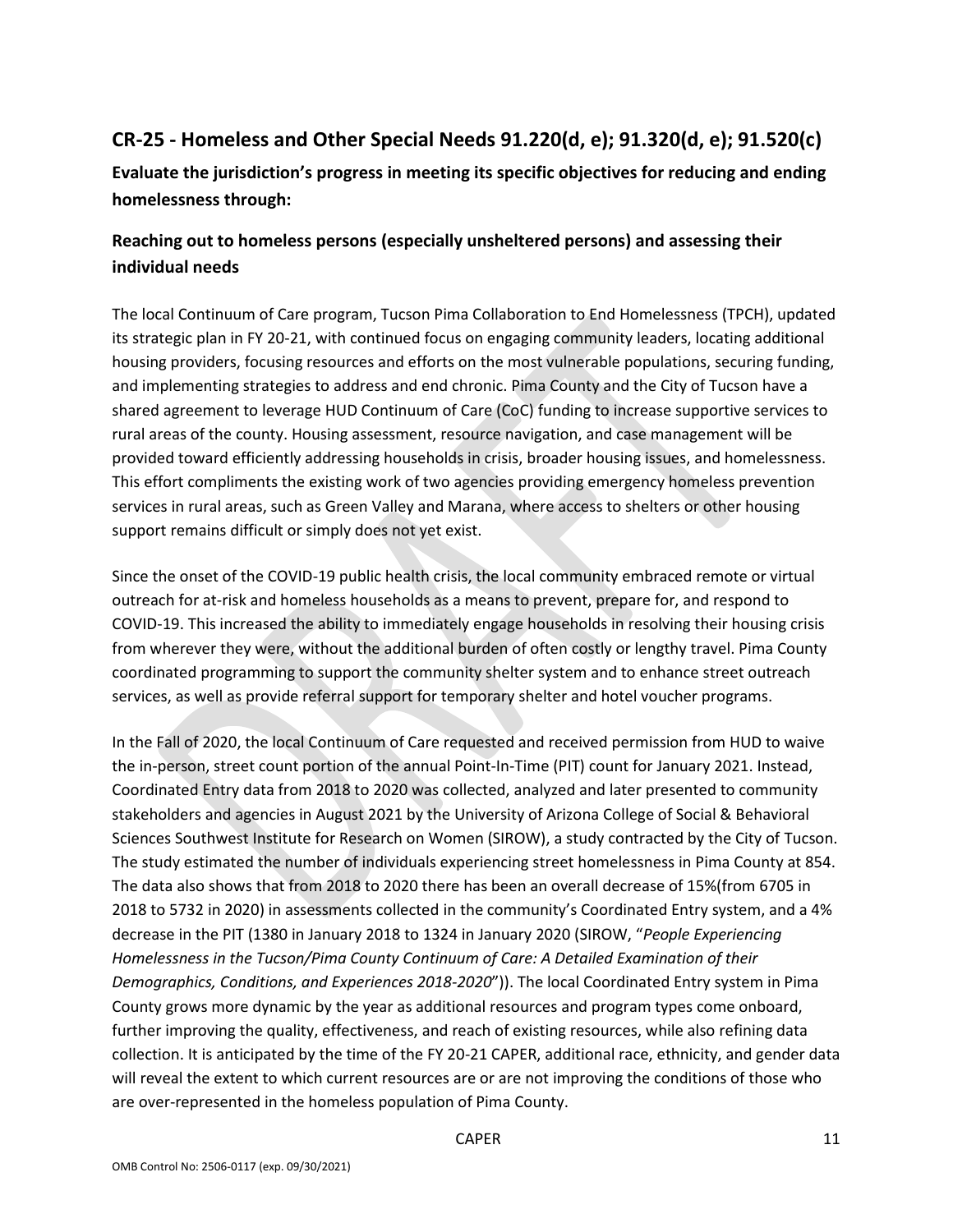### **Addressing the emergency shelter and transitional housing needs of homeless persons**

ESG funded several nonprofit partners that run emergency shelters in FY 20-21. The beneficiaries were Sister Jose Women's Shelter, Primavera Foundation's Casa Paloma and Greyhound Family Emergency Shelter, Old Pueblo Community Services, Our Family Services, and EMERGE's emergency shelter. Each shelter addresses specific populations, specifically, in order, homeless women, single women with children, and families and individuals living with domestic abuse. These agencies enter their bed availability into the Homeless Management Information System (HMIS), promoting the most efficient allocation of resources amongst the emergency shelter providers in meeting client needs.

*Safe, Healthy, and Green for Transitional and Shelter Housing* is a Pima County–City of Tucson multiterm initiative supported by the US Department of Housing and Urban Development (HUD).

This initiative benefits nonprofit transitional housing and shelter agencies by providing funding for facility improvements, technical assistance, and peer collaboration opportunities. Each initiative partner contributes to a Safe Healthy Green funding line and the initiative is managed by an experienced nonprofit community collaborator.

The broad goal of the initiative is to improve shelter facilities by making them safer, healthier, and more efficient to operate and maintain. By addressing property and building condition, building systems, layout, or other identified factors, CWD strives to improve the long-term worth of the building, the overall well-being of staff and clients, and the effectiveness of service offerings.

In 2012, architectural consultants Poster Frost Mirto assessed building and mechanical systems in transitional and shelter housing in Tucson. The report documented facility conditions and made recommendations to address safety, health, and efficiency concerns. Agencies utilized the assessment to apply for CDBG Public Facilities funding to make changes to their facilities based on upgrade priorities.

In an important initiative update, Poster Mirto McDonald reassessed agencies in 2019 (adding two new members to the collaborative) wishing to participate in the next 5-year cycle of CDBG facility improvement funding. While modeled on the previous effort, this assessment incorporates new technology, expertise, and knowledge. Poster Mirto McDonald completed facility inspections and follow-up, compiled condition reports, and drew-up recommendations for improvements. Once an organization has gone through the assessment they are eligible to apply for Safe Healthy Green set-aside funding. Along with potential funding, agencies can take advantage of technical assistance and other resources that increase their capacity and quality of service.

More than \$1.7 million in dedicated funding has been distributed toward safety, health, and efficiency repairs and upgrades at assessed facilities, thereby increased service capabilities and effectiveness. These funds have made an appreciable and visible difference not just in the physical appearance and daily function of the facilities but also in the health and safety of clients and staff. As facility needs are addressed, CWD will collaborate with participating agencies to explore and develop capital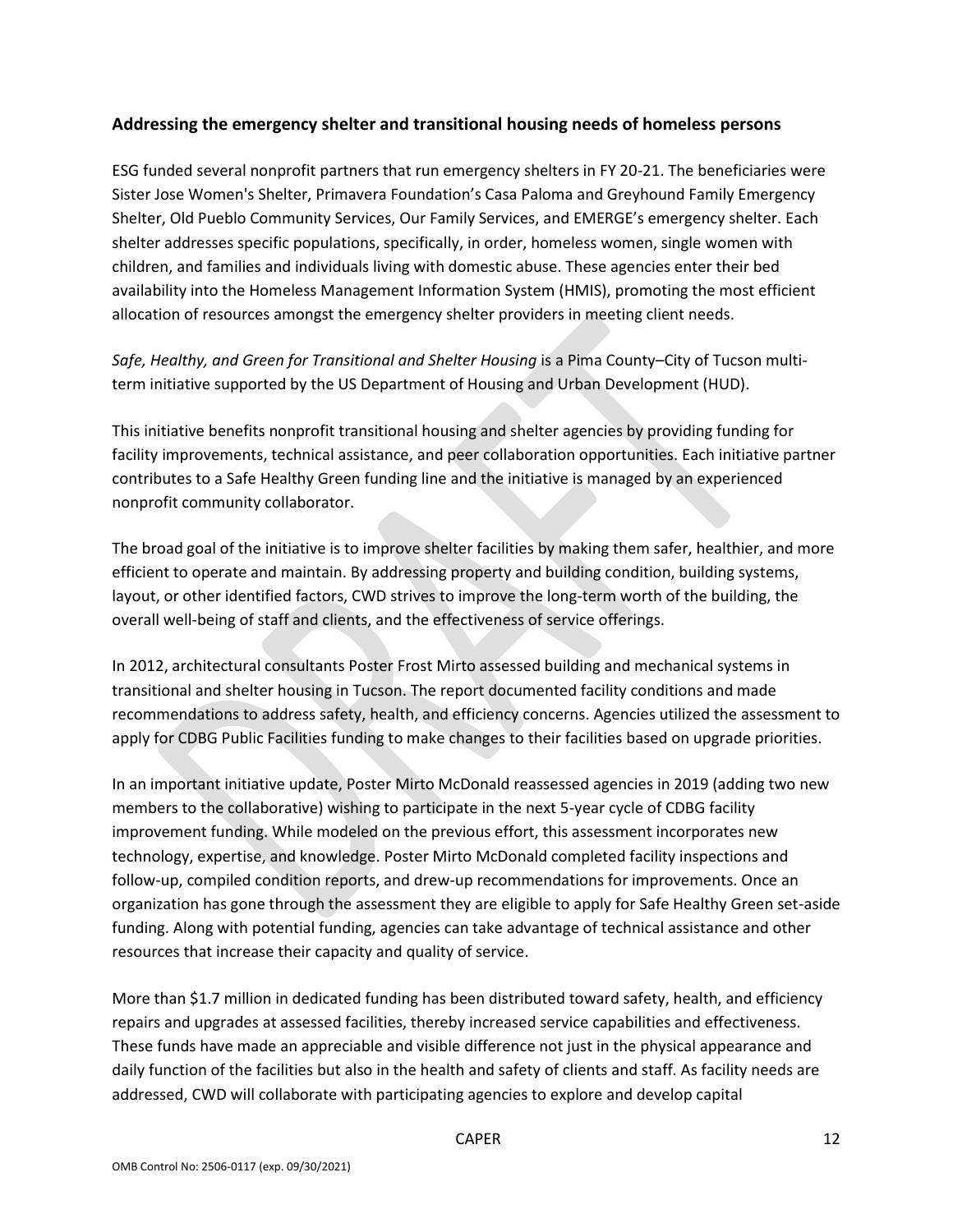funding,expertise and best practices, and innovative partnerships, as well as resource access and collaboration. One of the initiative's most gratifying and useful outcomes has been, in the course of connecting agencies, the sharing of common challenges and opportunities and the depth and breadth of peer discussions.

**Helping low-income individuals and families avoid becoming homeless, especially extremely low-income individuals and families and those who are: likely to become homeless after being discharged from publicly funded institutions and systems of care (such as health care facilities, mental health facilities, foster care and other youth facilities, and corrections programs and institutions); and, receiving assistance from public or private agencies that address housing, health, social services, employment, education, or youth needs**

ESG is used in conjunction with Supporting Housing Program (SHP) funding to provide employment training for homeless individuals. Other nonprofit partners, such as Primavera Foundation and Our Family Services, provide their own employment training to homeless individuals receiving support services. In FY 20-21, ESG provided additional funds for homeless prevention programs, outreach, emergency vouchers, and rapid-rehousing services to help low-income individuals and families avoid becoming homeless.

**Helping homeless persons (especially chronically homeless individuals and families, families with children, veterans and their families, and unaccompanied youth) make the transition to permanent housing and independent living, including shortening the period of time that individuals and families experience homelessness, facilitating access for homeless individuals and families to affordable housing units, and preventing individuals and families who were recently homeless from becoming homeless again**

In FY 20-21 the ESG program increased the supply of permanent, supportive housing. ESG incorporates accessibility standards into rehabilitation and development guidelines on a regional basis. In-home support services for the homebound, such as elderly and disabled persons, were provided as well. CWD staff worked cooperatively with workforce investment agencies, employers, and nonprofit agencies to provide job training and employment services for vulnerable populations. In addition, the program provided social services support for caregivers. Any client receiving supportive services through ESG also receive bus vouchers for free transportation for childcare, medical appointments, or employment opportunities. These services, as well as other ESG-funded activities, have prioritized Housing First as a model for helping homeless persons transition to permanent housing and independent living, while simultaneously preventing homelessness in vulnerable populations (such as youth, veterans, and the chronically homeless).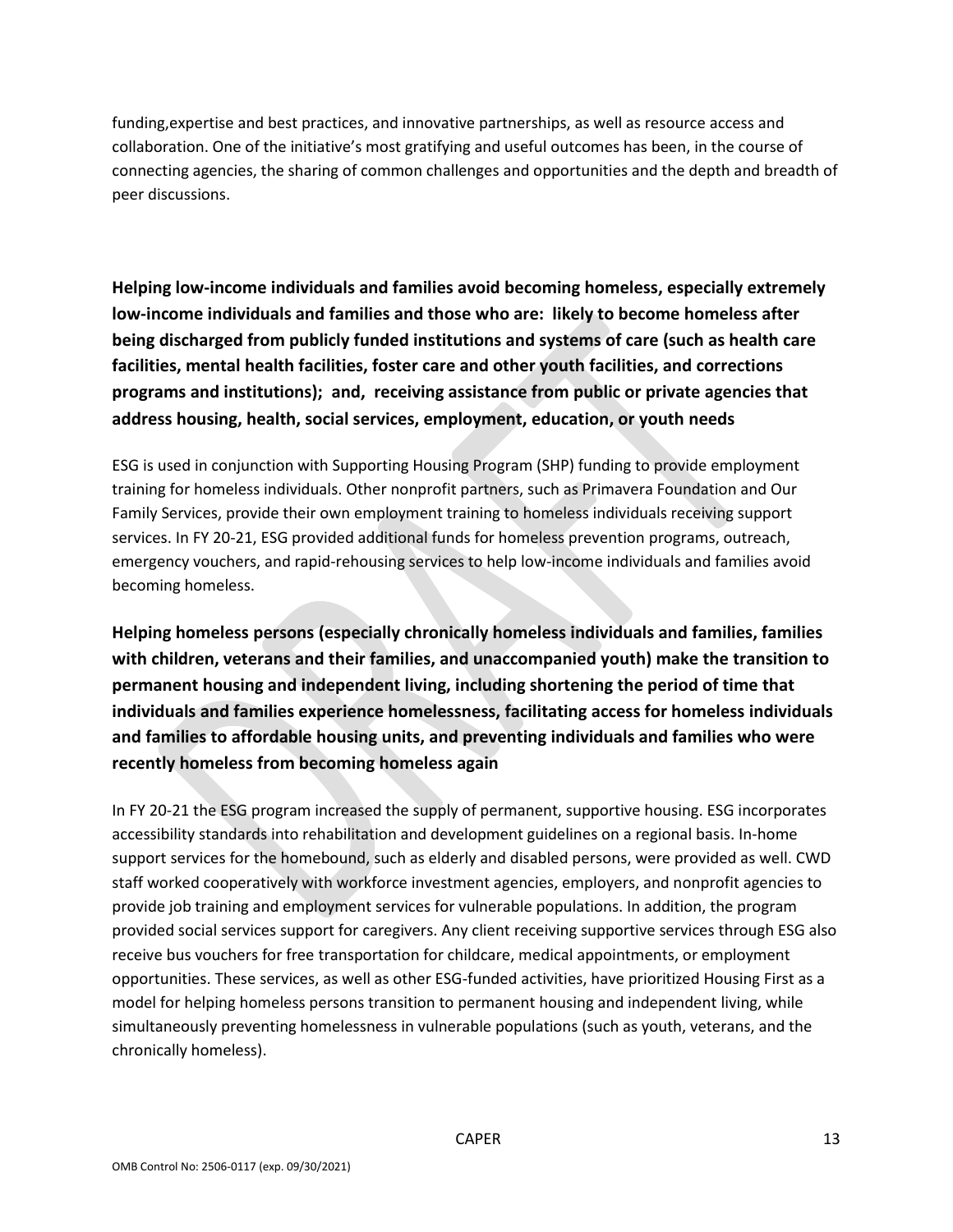# **CR-30 - Public Housing 91.220(h); 91.320(j)**

### **Actions taken to address the needs of public housing**

Pima County's Housing Rehabilitation programs helped maintain existing affordable housing for low and moderate-income families, plus addressed energy conservation issues. The program was successful in maintaining and repairing existing affordable housing stock, and benefitting owner-occupied homeowners. To receive CDBG funding, CWD is required to comply with federal Fair Housing legislation, including developing an Analysis of Impediments (AI) of Fair Housing Choice. The AI addresses the following goals and priorities: Eliminate all forms of illegal housing discrimination, actively promote fair housing choice for all persons, provide opportunities for inclusive patterns of housing occupancy, actively promote housing that is accessible by all, particularly persons with disabilities, and foster compliance with the nondiscrimination provisions of the Fair Housing Act.

## **Actions taken to encourage public housing residents to become more involved in management and participate in homeownership**

Pima County has provided support for City of Tucson PHA's Family Self Sufficiency (FSS) program participants. Pima County and the City of Tucson jointly funded a countywide homebuyer down payment assistance program (DPA) through their HUD HOME Investment Partnerships Program (HOME Program). Eligible low-income FSS particpants complete a homebuyer education course, provided by local HUD-certified housing counselors, in order to qualify for down payment assistance, which is provided by local HUD-certified housing counselors. During the last fiscal year one FSS participant was successful in qualifying for down payment assistance to purchase a home.

## **Actions taken to provide assistance to troubled PHAs**

Pima County Housing staff have begun a dialogue with the City of South Tucson Housing Authority to support and increase Housing Choice Voucher utilization withinthe City of South Tucson.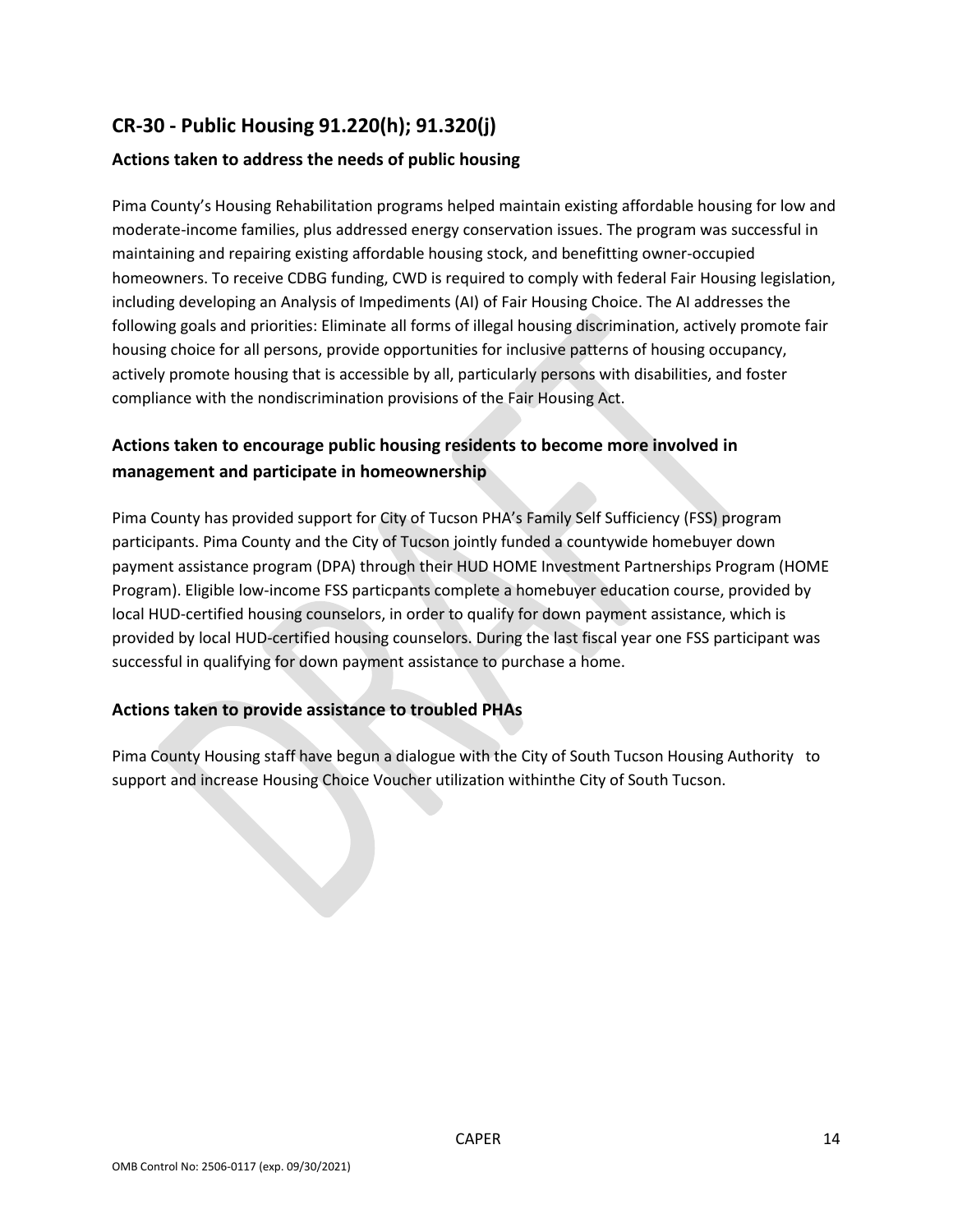# **CR-35 - Other Actions 91.220(j)-(k); 91.320(i)-(j)**

**Actions taken to remove or ameliorate the negative effects of public policies that serve as barriers to affordable housing such as land use controls, tax policies affecting land, zoning ordinances, building codes, fees and charges, growth limitations, and policies affecting the return on residential investment. 91.220 (j); 91.320 (i)**

As a prerequisite to receive CDBG funding, HUD's Fair Housing and Equal Opportunity Division (FHEO), requires entitlement jurisdictions to comply with applicable federal Fair Housing legislation. Part of this requirement involves developing an Analysis of Impediments to Fair Housing Choice (AI) to guide Pima County's Consolidated Plan and policies. The AI addresses the following goals and priorities:

Eliminate all forms of illegal housing discrimination; actively promote fair housing choice for all persons; provide opportunities for inclusive patterns of housing occupancy regardless of race, color, religion, sex, familial status, disability, and national origin; actively promote housing that is structurally accessible to, and usable by, all persons, particularly persons with disabilities; and foster compliance with the nondiscrimination provisions of the Fair Housing Act.

Staff continues working, through the County's *PimaProspers* Comprehensive Plan, to develop infill incentive districts in the Community Development Target Areas of Flowing Wells, Kleindale, and along the Benson Highway corridor. These efforts are directed at providing both regulatory and financial relief to spur revitalization of existing land uses, as well as strengthen opportunities for new and innovative uses. Pima County continues to support small and local businesses in job retention and creation, and in promoting the development of safe, decent, and affordable housing in these areas, both as components of our community-driven priorities.

## **Actions taken to address obstacles to meeting underserved needs. 91.220(k); 91.320(j)**

All Pima County CDBG projects meet the national objectives of benefitting low- and moderate-income persons, preventing or eliminating slums or blight, or meeting urgent community needs.

Pima County highly values its strong local community and organization partnerships, and solicits and encourages the articulation of their needs, issues, and concerns. CWD promotes Pima County and the Department as being responsible and effective at managing grant funds, implementing innovative programs, and leveraging resources. We ensure effective service and program delivery through the following strategies:

Pima County CDBG-funded demolition, brownfields, and commercial facade programs address barriers to revitalization and will be fully incorporated into Pima County's Infill Incentive District Initiatives.

We continue additional efforts to identify rural economic development models, these adopting a regional approach to education, skill development, and capacity-building for residents in at least three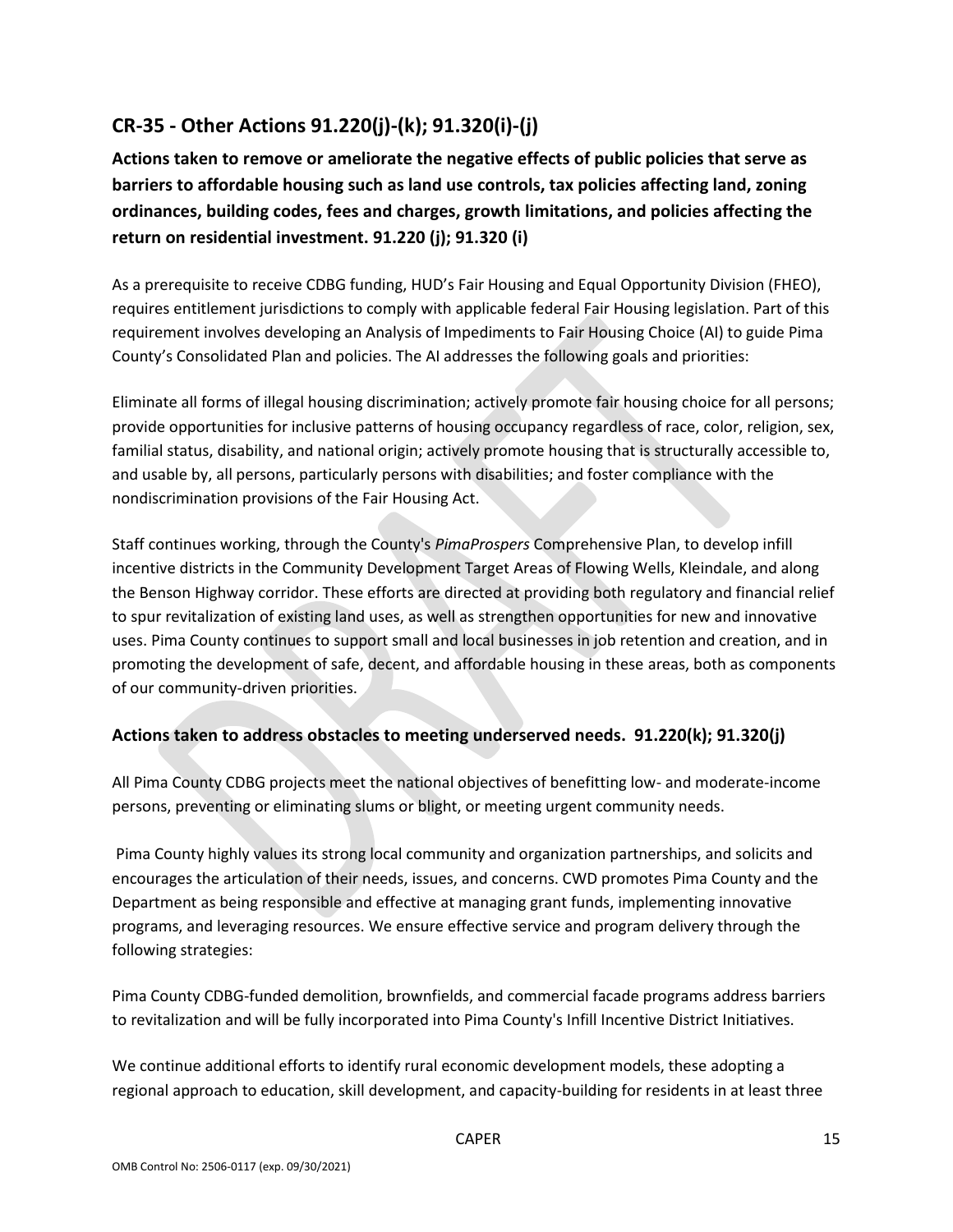target areas.

Determine effectiveness of current contractual relationships with our participating jurisdiction partners and whether there is a fair distribution of funds from the State of Arizona to Pima County.

Seek representation on local, state, and national panels, commissions, and task force or other groups that address common problems and search for creative solutions.

Strategic efforts provide information to elected officials and administrators on the value of programs and the effectiveness of funding toward providing the greatest community benefit.

### **Actions taken to reduce lead-based paint hazards. 91.220(k); 91.320(j)**

Pima County's home repair program, including its subrecipients and contractors, follow strict guidelines (i.e., the Lead Safe Housing Rule (LSHR)) when rehabilitations take place on a pre-1978 homes (or applicable public facility). Residents and occupants of pre-1978 structures are provided, at a minimum, a lead hazard information pamphlet and required to sign an acknowledgement of potential lead-based hazards. For more involved projects, Pima County identifies lead hazards through an evaluation and, should hazards be detected, comprehensive lead reduction is undertaken.

### **Actions taken to reduce the number of poverty-level families. 91.220(k); 91.320(j)**

Pima County CWD administered FEMA Emergency Food and Shelter Grants (Phase 38 and Phase CARES) to fifteen non-profit Local Recipient Organizations that have provided emergency shelter and food as well as emergency rental, mortgage, and utility assistance to Pima County residents. ESG funds have also assisted many families with rapid rehousing and homeless prevention activities.

### **Actions taken to develop institutional structure. 91.220(k); 91.320(j)**

Pima County and the City of Tucson continue to maintain the HOME Consortium and collaborate on policies and procedures as well as other projects that include CDBG and Homeless and Special Populations. Pima County and the City of Tucson have formed the CDBG Shelter and Transitional Shelter collaborative. This is a joint effort over the next five years to provide improvements to these housing units, and provide decent housing and suitable living environments for residents.

# **Actions taken to enhance coordination between public and private housing and social service agencies. 91.220(k); 91.320(j)**

Community & Workforce Development works to strengthen partnerships and coordination between government, nonprofit, and private entities at all levels. The majority of these collaborative efforts rely on formal coordination in the form of review committees, boards, or other partnerships. For instance, the Safe Healthy Green initiative depends on its member oversight group—drawn from across all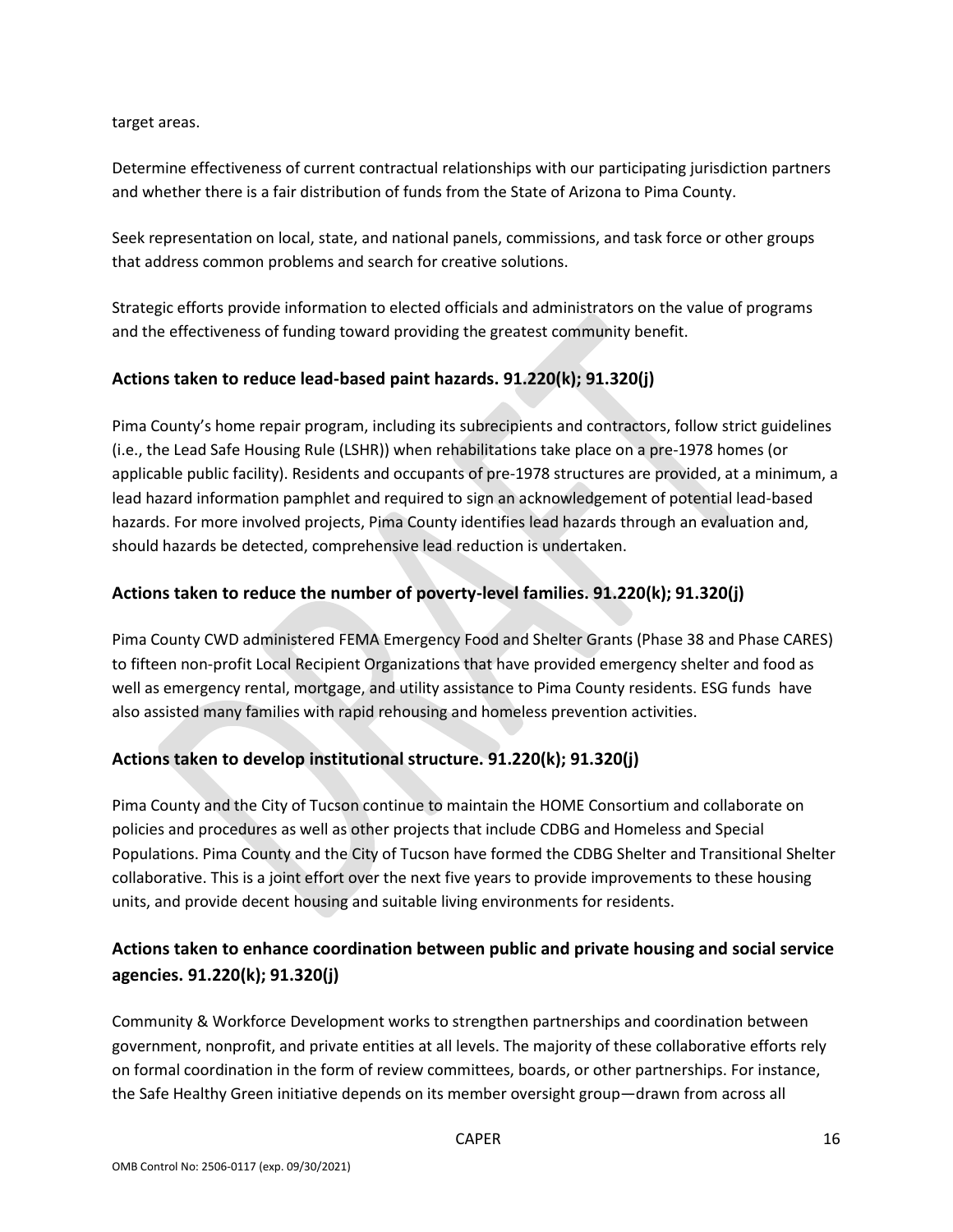participating agencies—to guide its operation and actions. We encourage and foster public–private collaboration principally through our grant subrecipients and maintain good relationships with our partners throughout program or project progress (and often over many years and many activities).

# **Identify actions taken to overcome the effects of any impediments identified in the jurisdictions analysis of impediments to fair housing choice. 91.520(a)**

As a requirement to receive CDBG funding, HUD's Fair Housing and Equal Opportunity Division (FHEO) requires entitlement jurisdictions to comply with applicable federal Fair Housing legislation. Part of this requirement involves developing an Analysis of Impediments to Fair Housing Choice (AI) to guide Pima County's Consolidated Plan and policies. The AI addresses the following goals and priorities:

Eliminate all forms of illegal housing discrimination; actively promote fair housing choice for all persons; provide opportunities for inclusive patterns of housing occupancy regardless of race, color, religion, sex, familial status, disability, and national origin; actively promote housing that is structurally accessible to, and usable by, all persons, particularly persons with disabilities; and foster compliance with the nondiscrimination provisions of the Fair Housing Act.

Pima County contracts with Southwest Fair Housing Council (SWFHC) to plan, implement, and review fair housing activities related to the Consolidated Plan. SWFHC is a nonprofit, tax exempt fair housing organization based in Tucson that provides services throughout Arizona. SWFHC advocates for and facilitates the enforcement of federal and state Fair Housing Acts.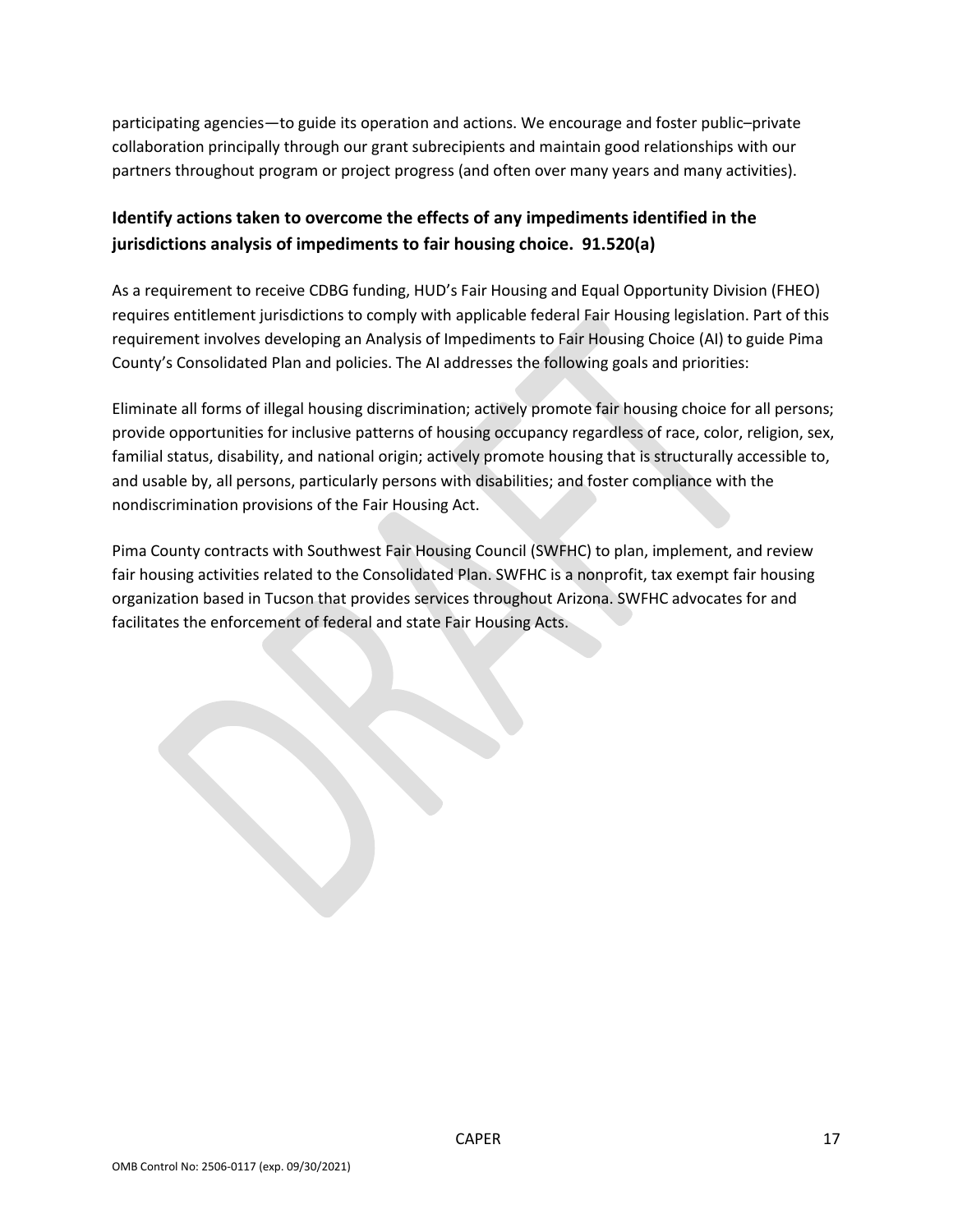## **CR-40 - Monitoring 91.220 and 91.230**

**Describe the standards and procedures used to monitor activities carried out in furtherance of the plan and used to ensure long-term compliance with requirements of the programs involved, including minority business outreach and the comprehensive planning requirements**

Monitoring is the principal means by which CWD assures compliance with federal requirements and ensures that performance goals are being met. Per 2 CFR 200, risk assessments are conducted for all awarded subrecipients, results of which inform the appropriate level of monitoring to be conducted. Staff monitoring of subrecipients is an ongoing process involving continuous communication and evaluation. Such a process involves frequent telephone conversations, written correspondence, analysis of quarterly reports and audits, periodic meetings, and site visits as needed. While monitoring is only required on a yearly basis, CWD staff keeps appraised of compliance with program requirements and the extent to which technical assistance is needed by the agencies.

To ensure compliance from the start of a project or program, CWD staff use the application process to start the monitoring process. Each application must go through an extensive review process to ensure that each applicant meets a national objective and that the organizational goals are aligned with the goals identified in the Consolidated Plan. Once the applications pass the initial review, each application is taken through an extensive review process, with the final funding decisions being made by the Board of Supervisors. Contracts are written that identify governing regulations, scope of work, budgets and any other federal requirements and local requirements of the grant. Once fully executed contracts are in place, CWD and fiscal staff are responsible for monitoring the agencies through the life of the contract. The agencies are monitored for compliance with the program regulations as well as the content found in the subrecipient contracts. In 2020, CWD made several adjustments to its monitoring procedures due to the pandemic and the directives of national, state, and county officials. Several monitoring visits were done either remotely or in a reduced capacity.

As reported to the City of Tucson, the Consortium lead, Pima County housing program staff monitored all HOME-funded projects to ensure compliance with rent limits and utility allowances, tenant certification requirements, affirmative marketing practices, and property maintenance and operations.

### **Citizen Participation Plan 91.105(d); 91.115(d)**

**Describe the efforts to provide citizens with reasonable notice and an opportunity to comment on performance reports**.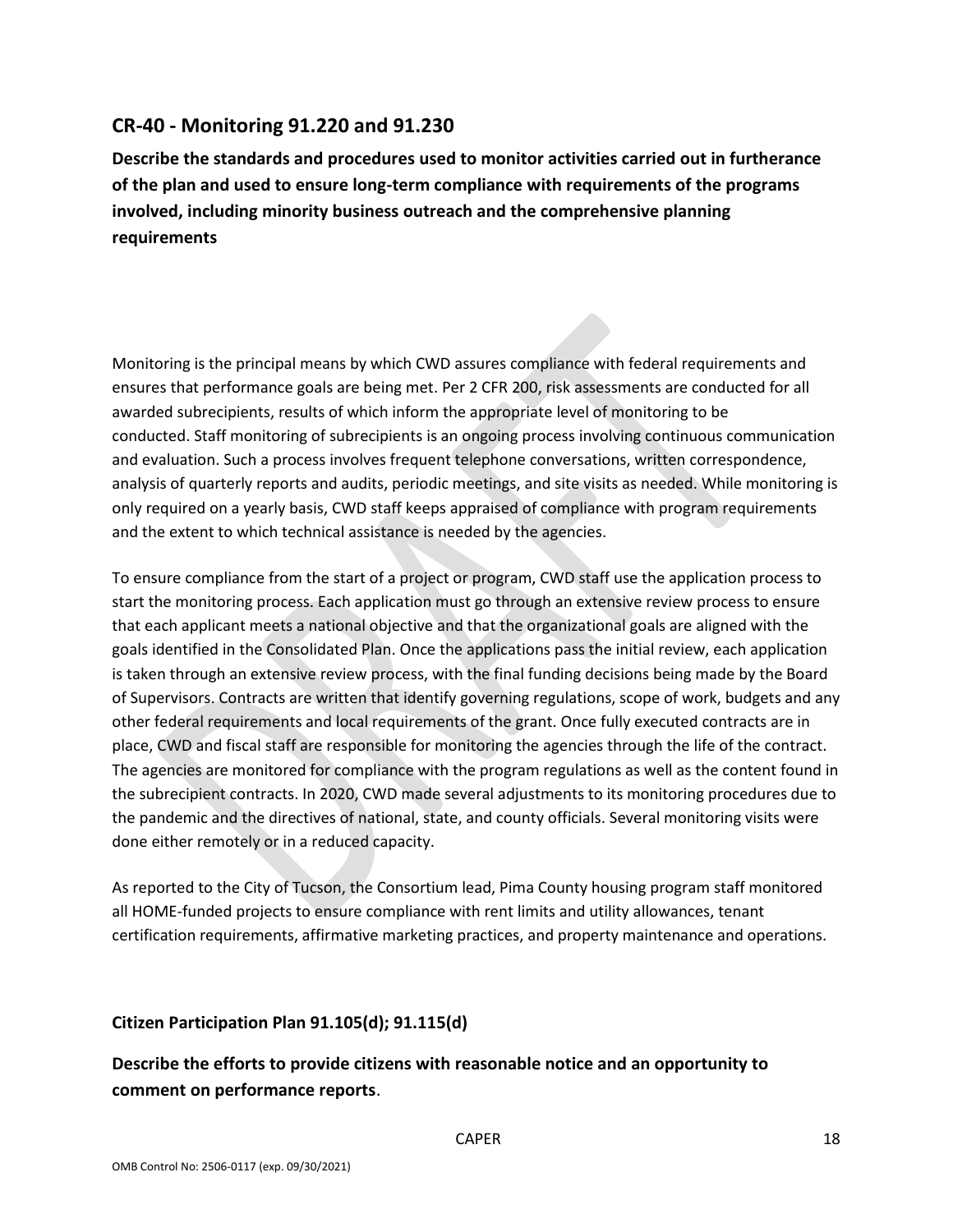The CWD department complies with all public notice requirements for HUD-mandated plans, reports, and projects and program guidelines. The department is also committed to giving County residents a voice in funding and project priorities and processes. This commitment ensures that local needs are addressed with CWD funding and establishes trust with residents as they help determine the use of taxpayer dollars. All programs have an established goal of citizen involvement and participation. Some of the programs have commissions and committees appointed by the County Board of Supervisors. Program staff work at the local level with neighborhood organizations, citizen coalitions, and nonprofit councils and advisory bodies. Program staff develop effective outreach to rural areas, attend citizen meetings in unincorporated communities, participate with fire districts and school districts, nonprofits, service organizations, and citizen groups. The County and HUD versions of the Annual Action Plan, Consolidated Plan, and CAPER are all submitted for 15-30 days of public comment, announced in *The Daily Territorial*, the Tucson-based publication of record for Pima County. The Citizen Participation Plan is carried out annually with the ultimate goal of engaging the public to discuss community needs. These public sessions also inform the public of County priorities, activities, and resource allocations that will impact these communities. Public notices and advertisements announcing open meetings are published a minimum of three weeks in advance. Finally, Pima County works directly with its Communications Department to develop and distribute a "paper CAPER" for distribution to the Board of Supervisors, County Administration, and the general public.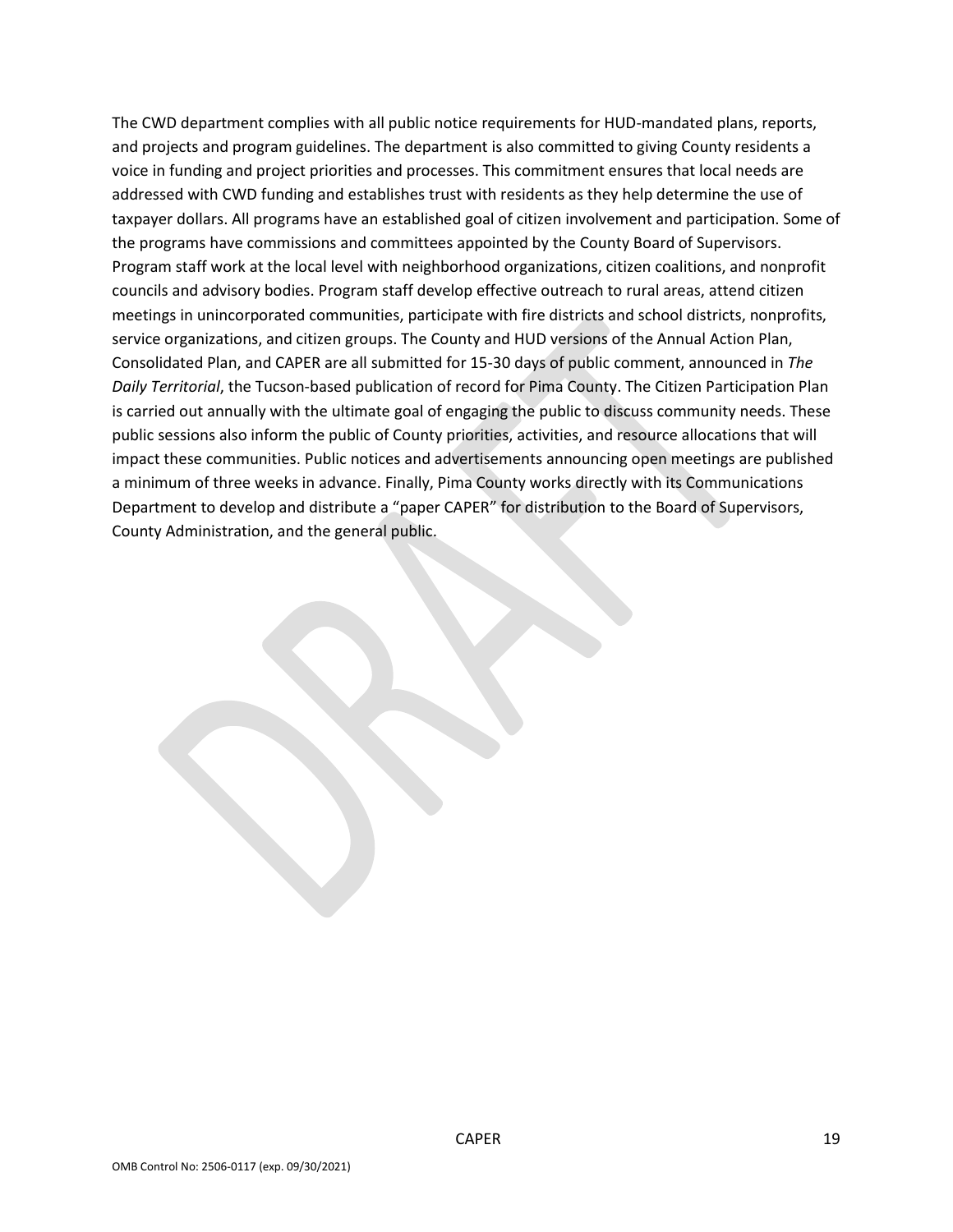# **CR-45 - CDBG 91.520(c)**

**Specify the nature of, and reasons for, any changes in the jurisdiction's program objectives and indications of how the jurisdiction would change its programs as a result of its experiences.**

At this time, Pima County CWD does not anticipate any changes in program objectives.

**Does this Jurisdiction have any open Brownfields Economic Development Initiative (BEDI) grants?**

No

**[BEDI grantees] Describe accomplishments and program outcomes during the last year.**

# **CR-60 - ESG 91.520(g) (ESG Recipients only)**

#### **ESG Supplement to the CAPER in** *e-snaps*

### **For Paperwork Reduction Act**

#### **1. Recipient Information—All Recipients Complete**

**Suffix** 0

| <b>Basic Grant Information</b>                                                              |                      |
|---------------------------------------------------------------------------------------------|----------------------|
| <b>Recipient Name</b>                                                                       | PIMA COUNTY          |
| <b>Organizational DUNS Number</b>                                                           | 033738662            |
| <b>EIN/TIN Number</b>                                                                       | 866000543            |
| <b>Indentify the Field Office</b>                                                           | <b>SAN FRANCISCO</b> |
| Identify CoC(s) in which the recipient or<br>subrecipient(s) will provide ESG<br>assistance |                      |
| <b>ESG Contact Name</b>                                                                     |                      |
| Prefix                                                                                      | <b>Mrs</b>           |
| <b>First Name</b>                                                                           | Jenifer              |
| <b>Middle Name</b>                                                                          | Ω                    |
| Last Name                                                                                   | Darland              |
|                                                                                             |                      |

**Title** Division Manager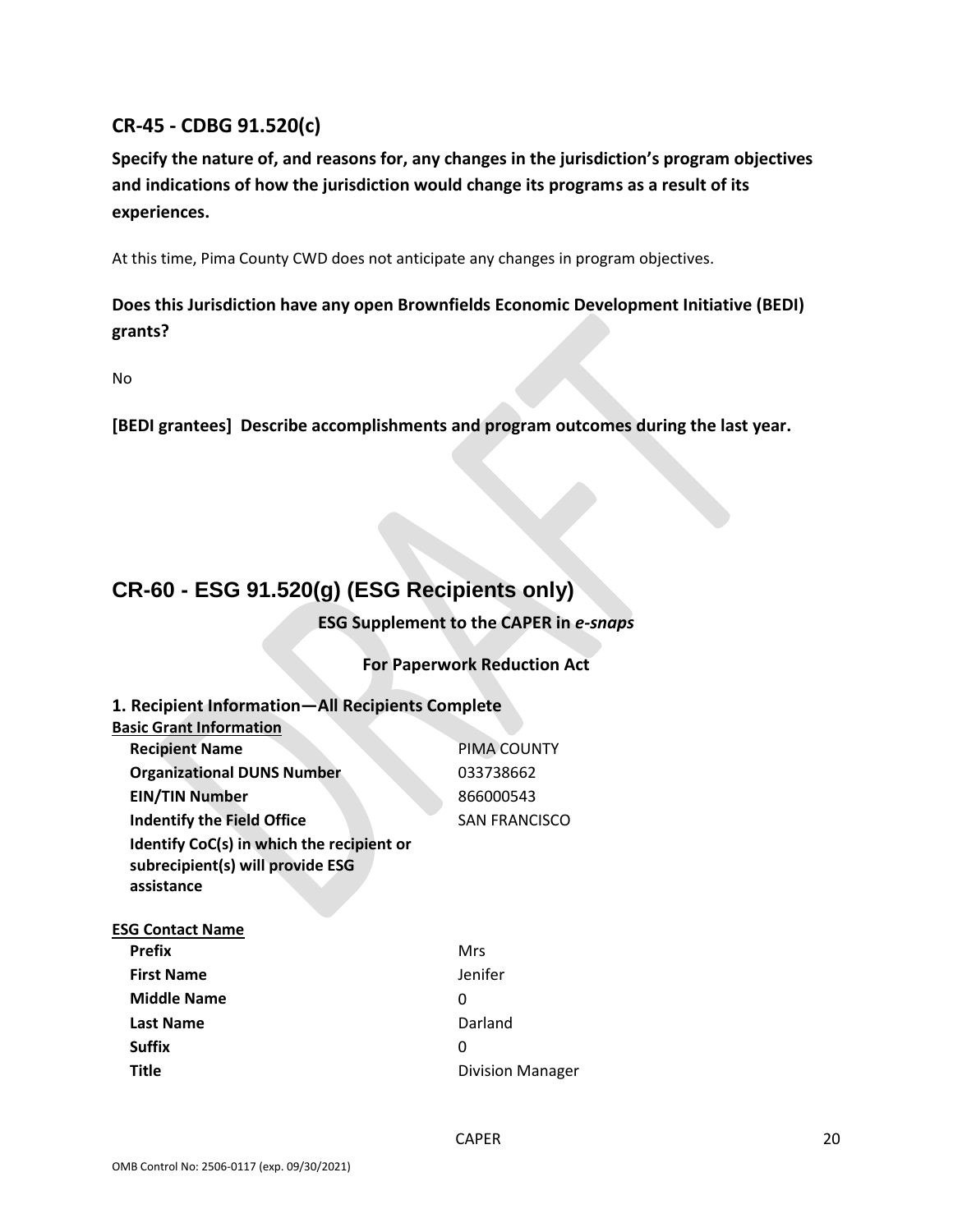| <b>ESG Contact Address</b> |                          |
|----------------------------|--------------------------|
| <b>Street Address 1</b>    | 2797 East Ajo Way        |
| <b>Street Address 2</b>    | 0                        |
| City                       | Tucson                   |
| <b>State</b>               | A7                       |
| <b>ZIP Code</b>            | 85713-                   |
| <b>Phone Number</b>        | 5207247312               |
| <b>Extension</b>           | 0                        |
| <b>Fax Number</b>          | 0                        |
| <b>Email Address</b>       | jenifer.darland@pima.gov |
|                            |                          |

| <b>ESG Secondary Contact</b> |                                             |
|------------------------------|---------------------------------------------|
| <b>Prefix</b>                | Mr                                          |
| <b>First Name</b>            | Daniel                                      |
| <b>Last Name</b>             | Sullivan                                    |
| <b>Suffix</b>                | 0                                           |
| <b>Title</b>                 | Director, Community & Workforce Development |
| <b>Phone Number</b>          | 5207247309                                  |
| <b>Extension</b>             |                                             |
| <b>Email Address</b>         | daniel.sullivan@pima.gov                    |
|                              |                                             |

## **2. Reporting Period—All Recipients Complete**

| <b>Program Year Start Date</b> | 07/01/2020 |
|--------------------------------|------------|
| <b>Program Year End Date</b>   | 06/30/2021 |

## **3a. Subrecipient Form – Complete one form for each subrecipient**

**Subrecipient or Contractor Name:** PRIMAVERA FOUNDATION **City:** Tucson **State:** AZ **Zip Code:** 85701, 2600 **DUNS Number:** 148847700 **Is subrecipient a victim services provider:** N **Subrecipient Organization Type:** Other Non-Profit Organization **ESG Subgrant or Contract Award Amount:** 33000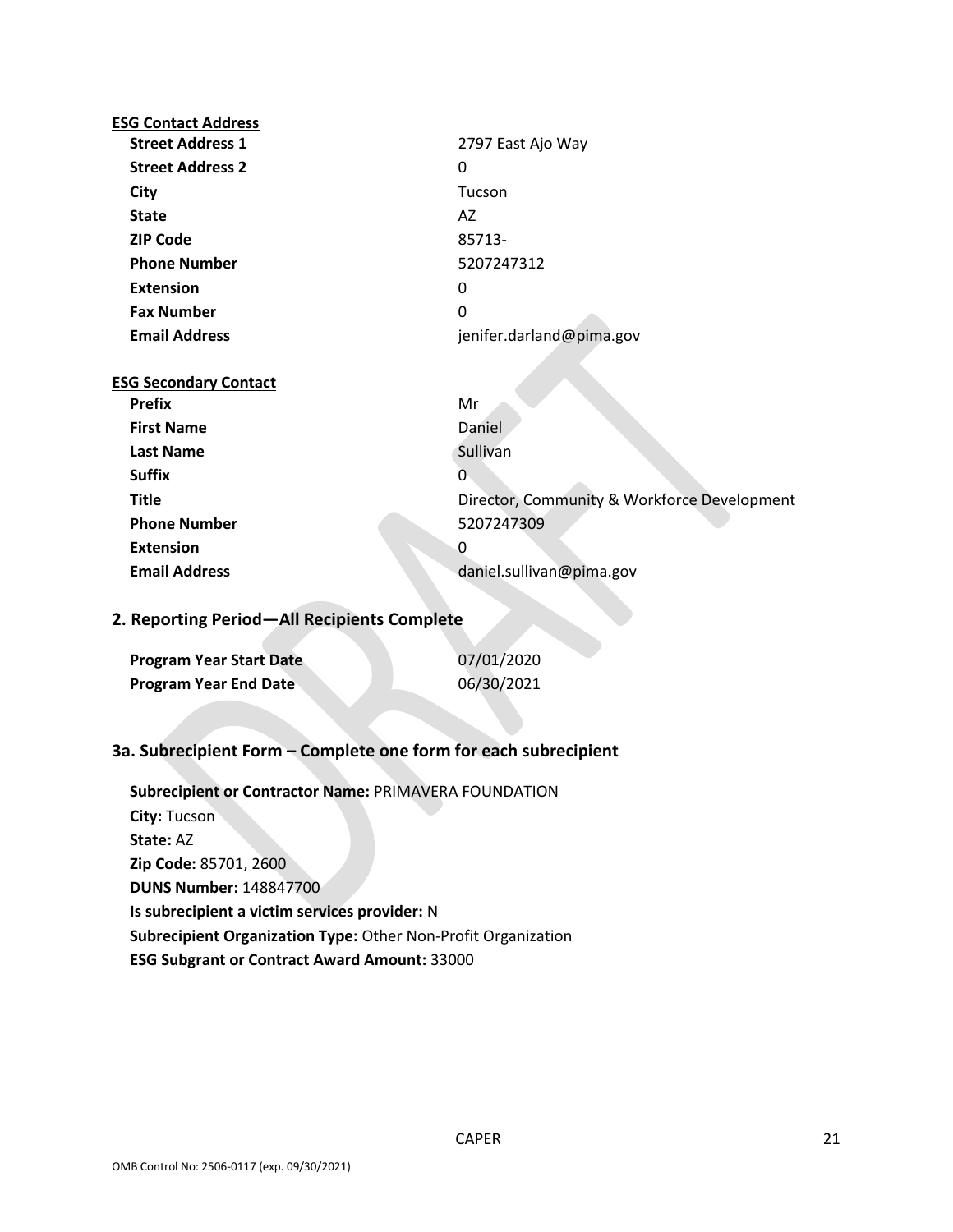**Subrecipient or Contractor Name:** TUCSON CENTER FOR WOMEN & CHILDREN DBA EMERGE **City:** Tucson **State:** AZ **Zip Code:** 85716, 3426 **DUNS Number:** 842812067 **Is subrecipient a victim services provider:** Y **Subrecipient Organization Type:** Other Non-Profit Organization

**ESG Subgrant or Contract Award Amount:** 37500

**Subrecipient or Contractor Name:** OUR FAMILY SERVICES, INC. **City:** Tucson **State:** AZ **Zip Code:** 85716, 4012 **DUNS Number:** 148763402 **Is subrecipient a victim services provider:** N **Subrecipient Organization Type:** Other Non-Profit Organization **ESG Subgrant or Contract Award Amount:** 16270.11

**Subrecipient or Contractor Name:** OLD PUEBLO COMMUNITY SERVICES **City:** Tucson **State:** AZ **Zip Code:** 85711, 7015 **DUNS Number:** 002623366 **Is subrecipient a victim services provider:** N **Subrecipient Organization Type:** Other Non-Profit Organization **ESG Subgrant or Contract Award Amount:** 16500

**Subrecipient or Contractor Name:** Pima County Community Development & Neighborhood Conservation Department **City:** Tucson **State:** AZ **Zip Code:** 85713, 6223 **DUNS Number:** 033738662 **Is subrecipient a victim services provider:** N **Subrecipient Organization Type:** Unit of Government **ESG Subgrant or Contract Award Amount:** 21352.5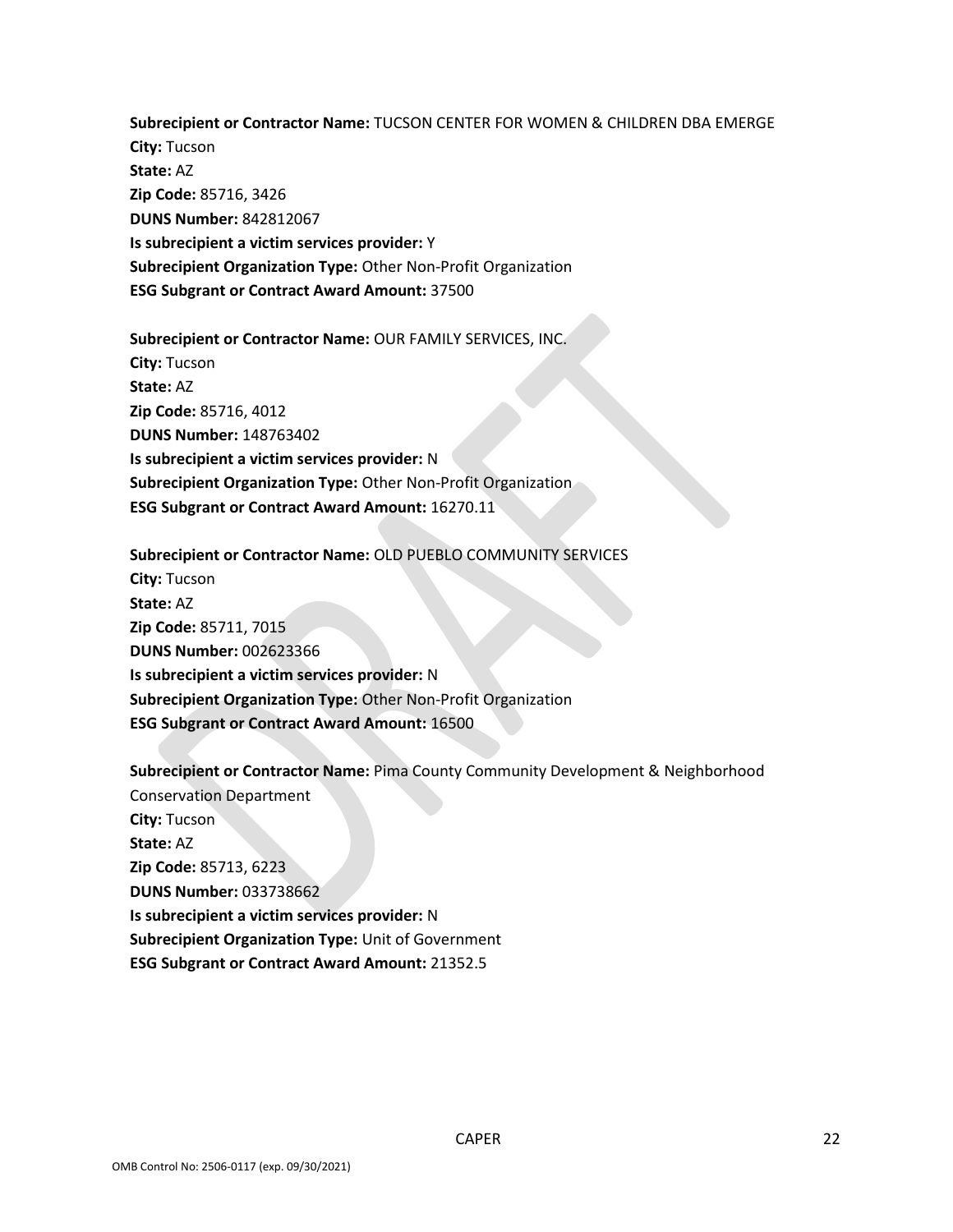**Subrecipient or Contractor Name:** Green Valley Assistance Services **City:** Green Valley **State:** AZ **Zip Code:** 85614, 1805 **DUNS Number:** 942783969 **Is subrecipient a victim services provider:** N **Subrecipient Organization Type:** Other Non-Profit Organization **ESG Subgrant or Contract Award Amount:** 22000

**Subrecipient or Contractor Name:** Pima County Sullivan Jackson **City:** Tucson **State:** AZ **Zip Code:** 85713, 6223 **DUNS Number:** 033738662 **Is subrecipient a victim services provider:** N **Subrecipient Organization Type:** Unit of Government **ESG Subgrant or Contract Award Amount:** 32500

**Subrecipient or Contractor Name:** Interfaith Community Services **City:** Tucson **State:** AZ **Zip Code:** 85741, 2502 **DUNS Number:** 809419398 **Is subrecipient a victim services provider:** N **Subrecipient Organization Type:** Other Non-Profit Organization **ESG Subgrant or Contract Award Amount:** 16500

**Subrecipient or Contractor Name:** Sr Jose Women's Center **City:** Tucson **State:** AZ **Zip Code:** 85701, 2610 **DUNS Number:** 080510029 **Is subrecipient a victim services provider:** N **Subrecipient Organization Type:** Other Non-Profit Organization **ESG Subgrant or Contract Award Amount:** 42500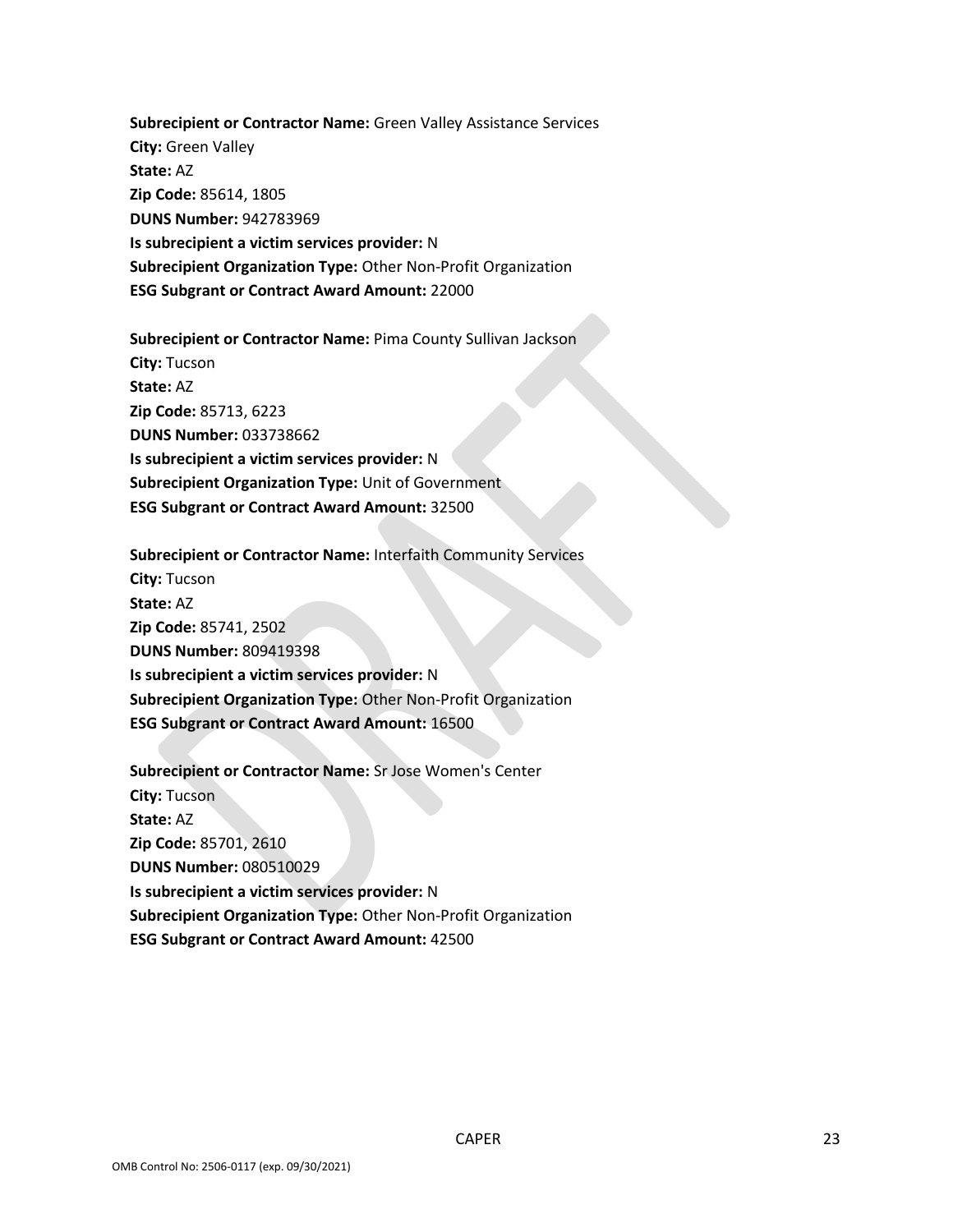**Subrecipient or Contractor Name:** Pima County Community Resources Employment and Training (CSET)

**City:** Tucson

**State:** AZ

**Zip Code:** 85713, 6223

**DUNS Number:** 033738662

**Is subrecipient a victim services provider:** N

**Subrecipient Organization Type:** Unit of Government

**ESG Subgrant or Contract Award Amount:** 15637.5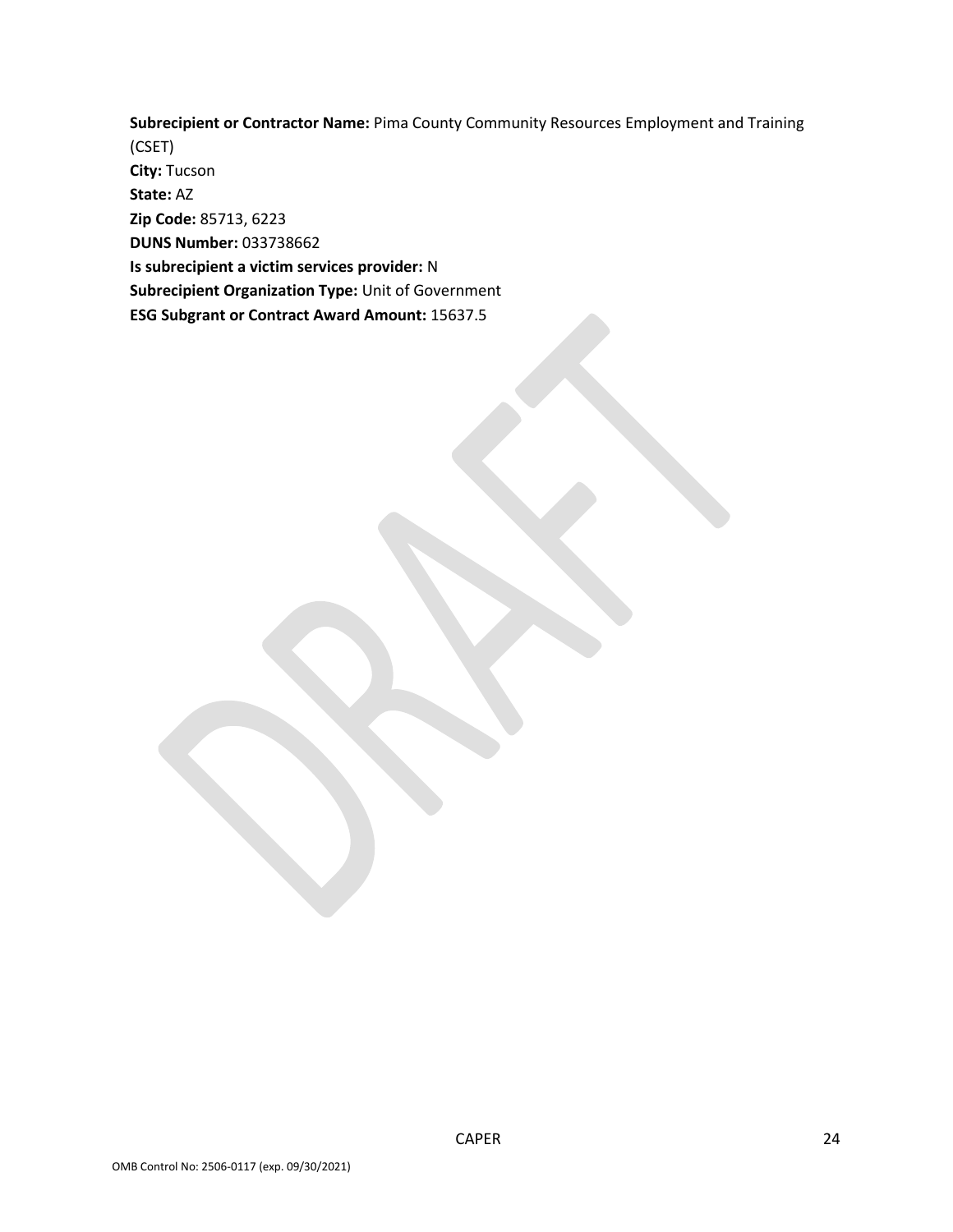# **CR-65 - Persons Assisted**

### **4. Persons Served**

### **4a. Complete for Homelessness Prevention Activities**

| <b>Number of Persons in</b> | <b>Total</b> |
|-----------------------------|--------------|
| <b>Households</b>           |              |
| Adults                      |              |
| Children                    |              |
| Don't Know/Refused/Other    |              |
| <b>Missing Information</b>  |              |
| Total                       |              |

**Table 16 – Household Information for Homeless Prevention Activities**

## **4b. Complete for Rapid Re-Housing Activities**

| <b>Number of Persons in</b><br><b>Households</b> | <b>Total</b> |
|--------------------------------------------------|--------------|
| Adults                                           |              |
| Children                                         |              |
| Don't Know/Refused/Other                         |              |
| <b>Missing Information</b>                       |              |
| <b>Total</b>                                     |              |

**Table 17 – Household Information for Rapid Re-Housing Activities**

## **4c. Complete for Shelter**

| <b>Number of Persons in</b><br><b>Households</b> | <b>Total</b> |
|--------------------------------------------------|--------------|
| Adults                                           |              |
| Children                                         |              |
| Don't Know/Refused/Other                         |              |
| <b>Missing Information</b>                       |              |
| <b>Total</b>                                     |              |

**Table 18 – Shelter Information**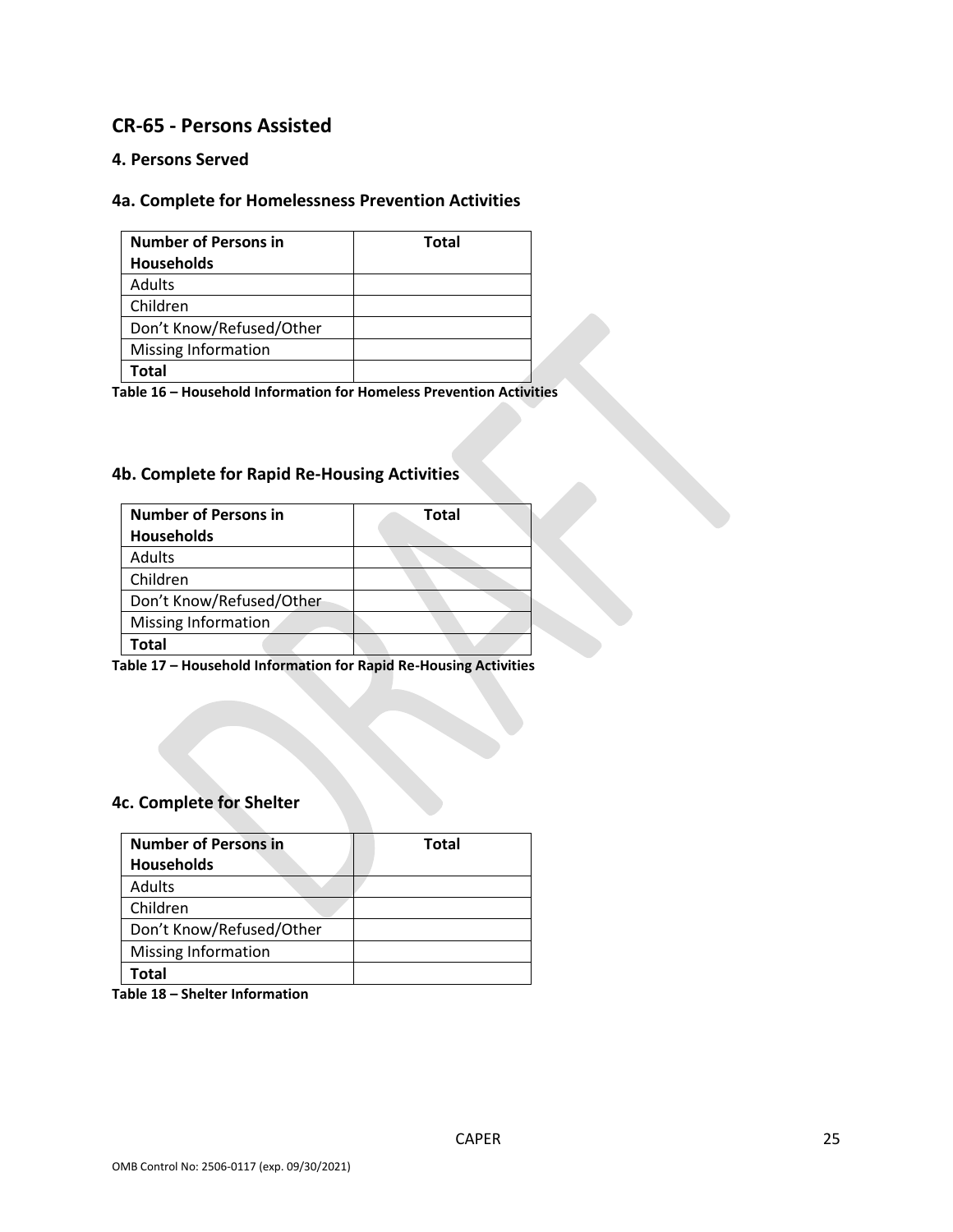OMB Control No: 2506 -0117 (exp. 09/30/2021)

CAPER 26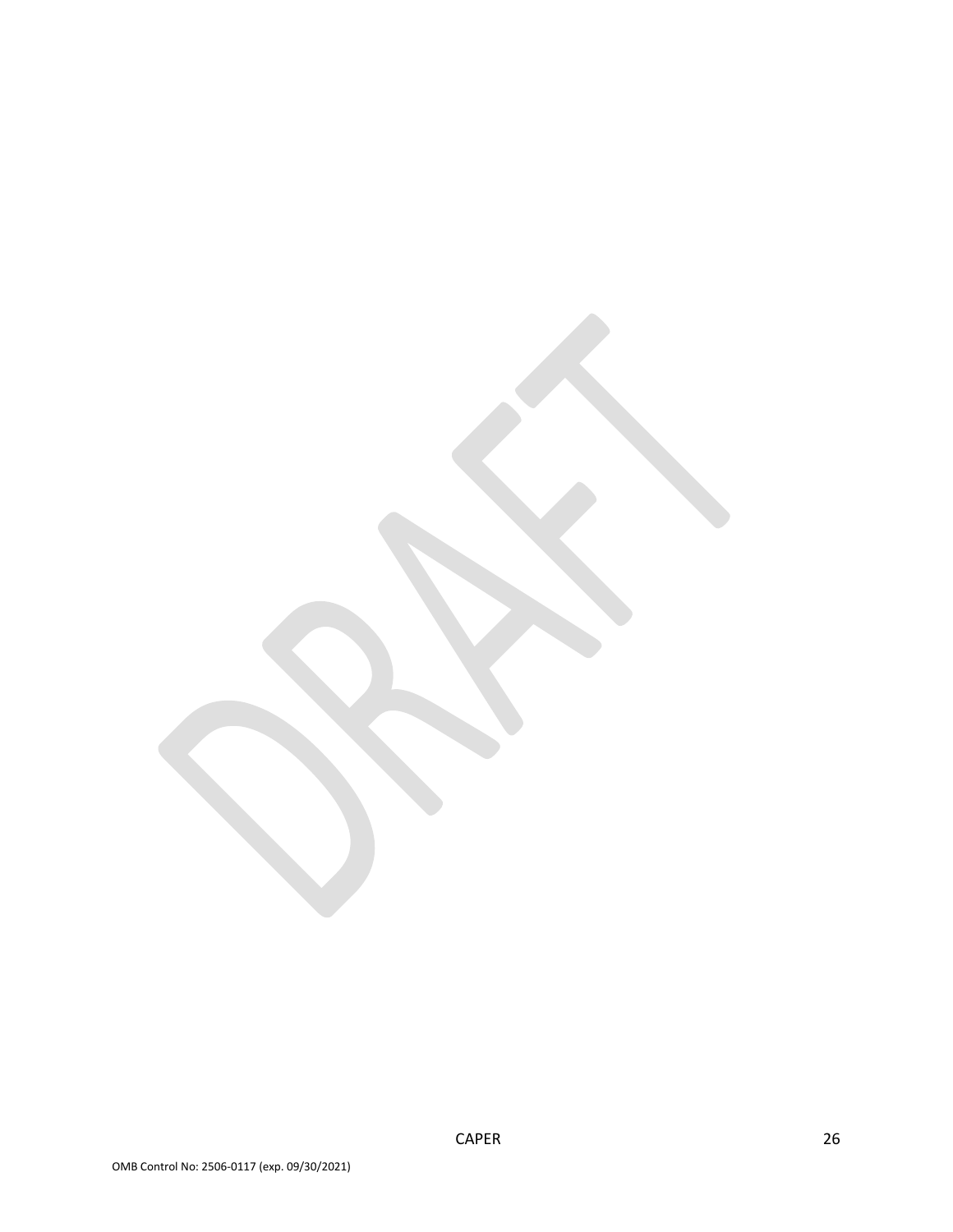### **4d. Street Outreach**

| <b>Number of Persons in</b> | <b>Total</b> |  |  |
|-----------------------------|--------------|--|--|
| <b>Households</b>           |              |  |  |
| <b>Adults</b>               |              |  |  |
| Children                    |              |  |  |
| Don't Know/Refused/Other    |              |  |  |
| <b>Missing Information</b>  |              |  |  |
| Total                       |              |  |  |

**Table 19 – Household Information for Street Outreach** 

### **4e. Totals for all Persons Served with ESG**

| <b>Number of Persons in</b> | <b>Total</b> |
|-----------------------------|--------------|
| <b>Households</b>           |              |
| Adults                      |              |
| Children                    |              |
| Don't Know/Refused/Other    |              |
| Missing Information         |              |
| Total                       |              |

**Table 20 – Household Information for Persons Served with ESG**

# **5. Gender—Complete for All Activities**

|                            | <b>Total</b> |
|----------------------------|--------------|
| Male                       |              |
| Female                     |              |
| Transgender                |              |
| Don't Know/Refused/Other   |              |
| <b>Missing Information</b> |              |
| Total                      |              |

**Table 21 – Gender Information**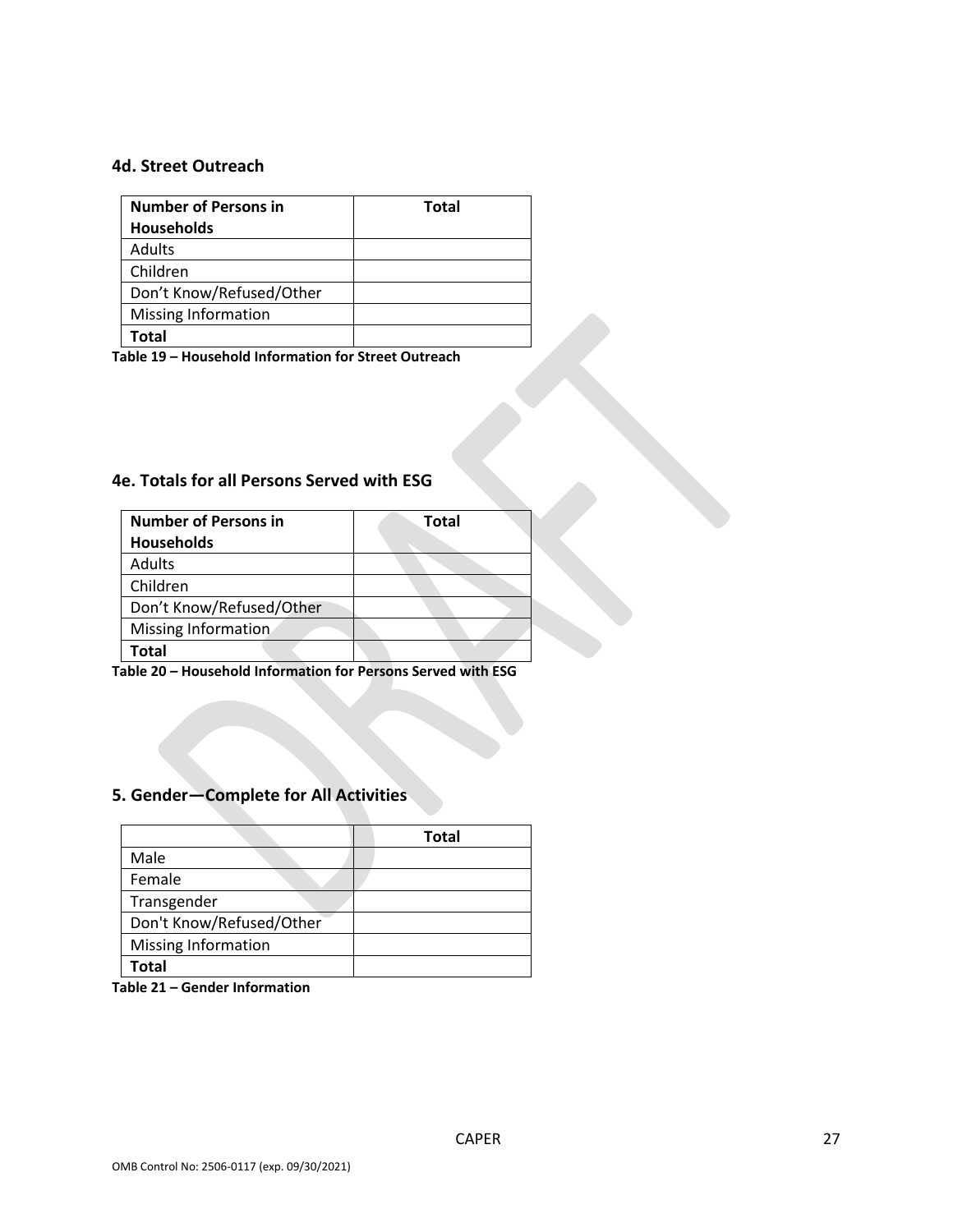# **6. Age—Complete for All Activities**

|                            | <b>Total</b> |
|----------------------------|--------------|
| Under 18                   |              |
| 18-24                      |              |
| 25 and over                |              |
| Don't Know/Refused/Other   |              |
| <b>Missing Information</b> |              |
| Total                      |              |

**Table 22 – Age Information**

# **7. Special Populations Served—Complete for All Activities**

| Subpopulation                     | <b>Total</b> | <b>Total</b>   | <b>Total</b>   | <b>Total</b>     |
|-----------------------------------|--------------|----------------|----------------|------------------|
|                                   |              | <b>Persons</b> | <b>Persons</b> | <b>Persons</b>   |
|                                   |              | Served-        | Served-        | Served in        |
|                                   |              | Prevention     | <b>RRH</b>     | <b>Emergency</b> |
|                                   |              |                |                | <b>Shelters</b>  |
| Veterans                          |              |                |                |                  |
| Victims of                        |              |                |                |                  |
| Domestic                          |              |                |                |                  |
| Violence                          |              |                |                |                  |
| Elderly                           |              |                |                |                  |
| HIV/AIDS                          |              |                |                |                  |
| Chronically                       |              |                |                |                  |
| Homeless                          |              |                |                |                  |
| <b>Persons with Disabilities:</b> |              |                |                |                  |
| Severely                          |              |                |                |                  |
| Mentally III                      |              |                |                |                  |
| Chronic                           |              |                |                |                  |
| Substance                         |              |                |                |                  |
| Abuse                             |              |                |                |                  |
| Other                             |              |                |                |                  |
| Disability                        |              |                |                |                  |
| Total                             |              |                |                |                  |
| (unduplicated                     |              |                |                |                  |
| if possible)                      |              |                |                |                  |

## **Number of Persons in Households**

**Table 23 – Special Population Served**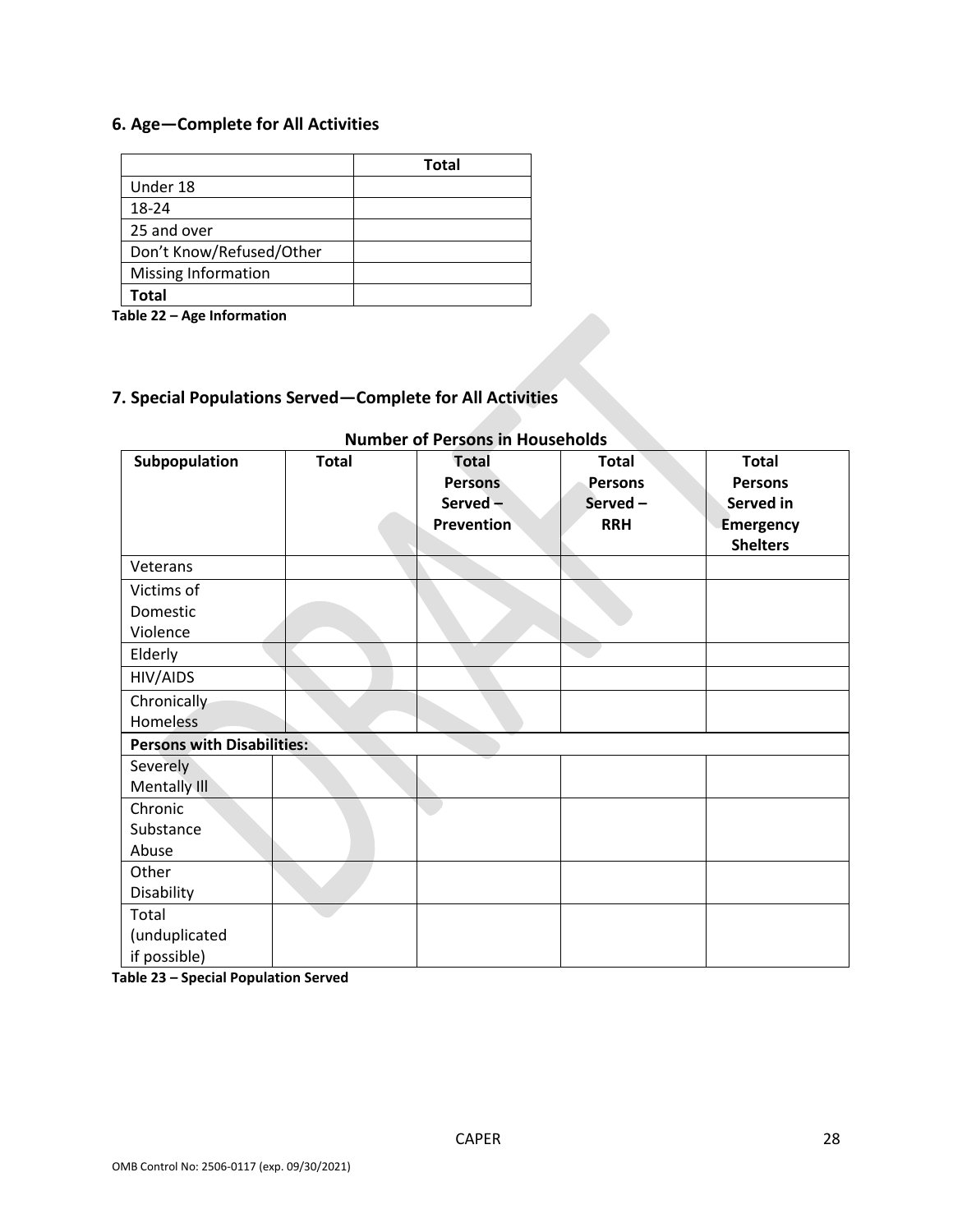# **CR-70 – ESG 91.520(g) - Assistance Provided and Outcomes**

### **10. Shelter Utilization**

| Number of New Units - Rehabbed       |       |
|--------------------------------------|-------|
| Number of New Units - Conversion     |       |
| Total Number of bed-nights available |       |
| Total Number of bed-nights provided  |       |
| <b>Capacity Utilization</b>          | n nn% |

**Table 24 – Shelter Capacity**

# **11. Project Outcomes Data measured under the performance standards developed in consultation with the CoC(s)**

Pima County ESG performance standard for shelter utilization was calculated using bed-night data for six shelters: Emerge (domestic violence shelter), Our Family Services (managing Pima County hotel vouchers), Primavera Foundation's Pathways (serving families and youth), and Primavera Foundation's Casa Paloma and Sister José Women's Shelter (providing services to single and homeless women, respectively).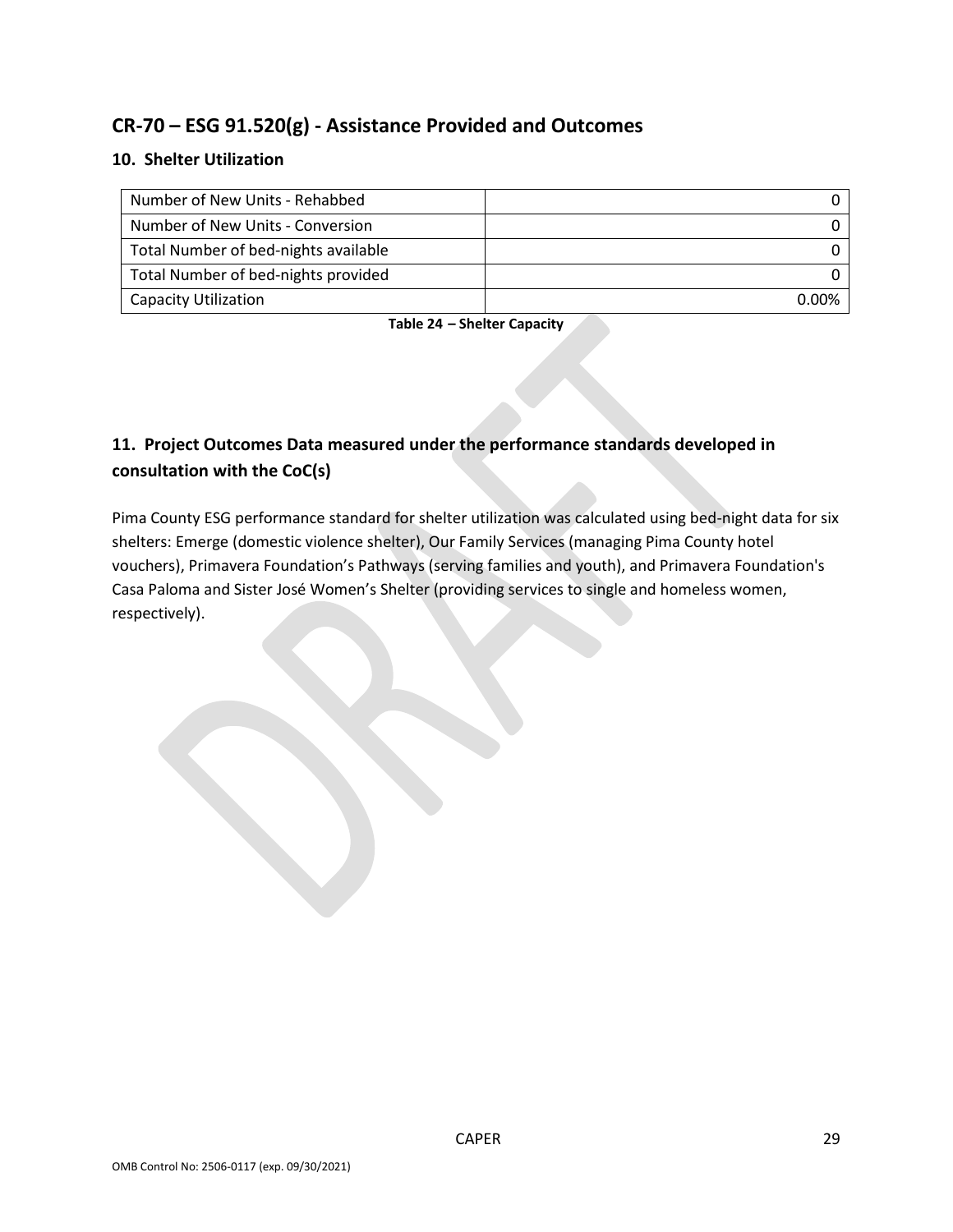# **CR-75 – Expenditures**

### **11. Expenditures**

## **11a. ESG Expenditures for Homelessness Prevention**

|                                                      | <b>Dollar Amount of Expenditures in Program Year</b> |        |        |
|------------------------------------------------------|------------------------------------------------------|--------|--------|
|                                                      | 2018                                                 | 2019   | 2020   |
| <b>Expenditures for Rental Assistance</b>            | 29,708                                               | 24,634 | 34,587 |
| Expenditures for Housing Relocation and              |                                                      |        |        |
| <b>Stabilization Services - Financial Assistance</b> | 3,805                                                | 1,354  | 6,661  |
| Expenditures for Housing Relocation &                |                                                      |        |        |
| <b>Stabilization Services - Services</b>             | 15,068                                               | 6,045  | 13,822 |
| Expenditures for Homeless Prevention under           |                                                      |        |        |
| <b>Emergency Shelter Grants Program</b>              | 0                                                    | 0      |        |
| <b>Subtotal Homelessness Prevention</b>              | 48,581                                               | 32,033 | 55,070 |

**Table 25 – ESG Expenditures for Homelessness Prevention**

### **11b. ESG Expenditures for Rapid Re-Housing**

|                                                      | <b>Dollar Amount of Expenditures in Program Year</b> |      |      |
|------------------------------------------------------|------------------------------------------------------|------|------|
|                                                      | 2018                                                 | 2019 | 2020 |
| <b>Expenditures for Rental Assistance</b>            |                                                      | Ω    |      |
| <b>Expenditures for Housing Relocation and</b>       |                                                      |      |      |
| <b>Stabilization Services - Financial Assistance</b> |                                                      | O    |      |
| <b>Expenditures for Housing Relocation &amp;</b>     |                                                      |      |      |
| <b>Stabilization Services - Services</b>             |                                                      | 0    |      |
| Expenditures for Homeless Assistance under           |                                                      |      |      |
| <b>Emergency Shelter Grants Program</b>              |                                                      | 0    |      |
| <b>Subtotal Rapid Re-Housing</b>                     |                                                      | 0    |      |

**Table 26 – ESG Expenditures for Rapid Re-Housing**

## **11c. ESG Expenditures for Emergency Shelter**

|                           | <b>Dollar Amount of Expenditures in Program Year</b> |        |         |
|---------------------------|------------------------------------------------------|--------|---------|
|                           | 2018                                                 | 2020   |         |
| <b>Essential Services</b> | 16,623                                               | 20.718 | 31,544  |
| <b>Operations</b>         | 36,440                                               | 62,950 | 121,496 |
| Renovation                |                                                      |        |         |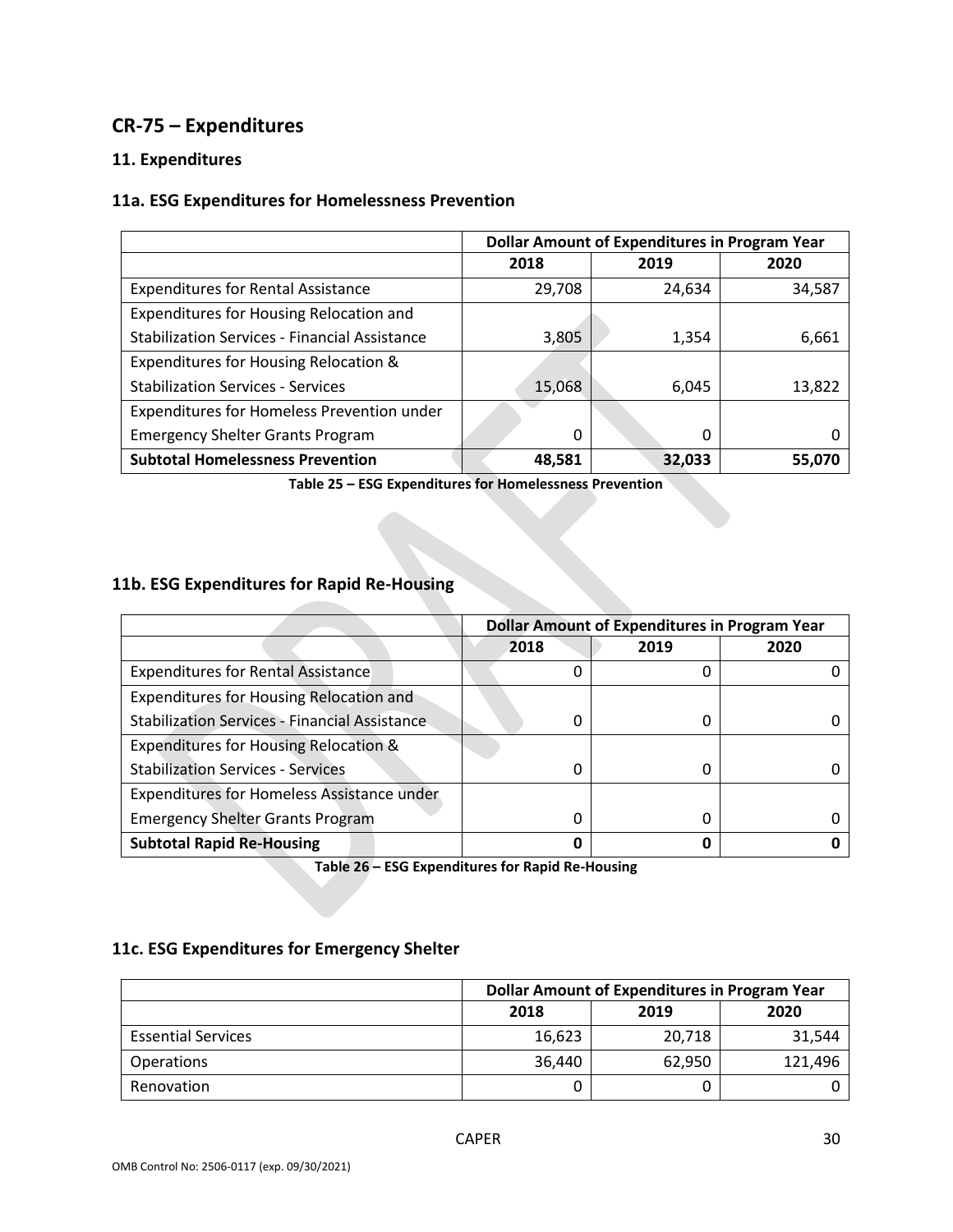| Major Rehab |        |        |         |
|-------------|--------|--------|---------|
| Conversion  |        |        |         |
| Subtotal    | 53,063 | 83,668 | 153,040 |

**Table 27 – ESG Expenditures for Emergency Shelter**

## **11d. Other Grant Expenditures**

|                 | <b>Dollar Amount of Expenditures in Program Year</b> |        |        |  |
|-----------------|------------------------------------------------------|--------|--------|--|
|                 | 2018                                                 | 2019   | 2020   |  |
| Street Outreach |                                                      | 14,229 | 12,700 |  |
| <b>HMIS</b>     |                                                      |        |        |  |
| Administration  | 11,919                                               |        | 10,206 |  |

**Table 28 - Other Grant Expenditures**

### **11e. Total ESG Grant Funds**

| <b>Total ESG Funds</b><br>Expended | 2018    | 2019    | 2020    |
|------------------------------------|---------|---------|---------|
|                                    | 113,563 | 129,930 | 231,016 |

**Table 29 - Total ESG Funds Expended**

### **11f. Match Source**

|                            | 2018   | 2019   | 2020   |
|----------------------------|--------|--------|--------|
| Other Non-ESG HUD Funds    |        | 1,351  | 33,120 |
| <b>Other Federal Funds</b> | 713    |        | 5,757  |
| <b>State Government</b>    |        | 19,958 | 21,874 |
| Local Government           | 14,437 | 43,296 | 37,287 |